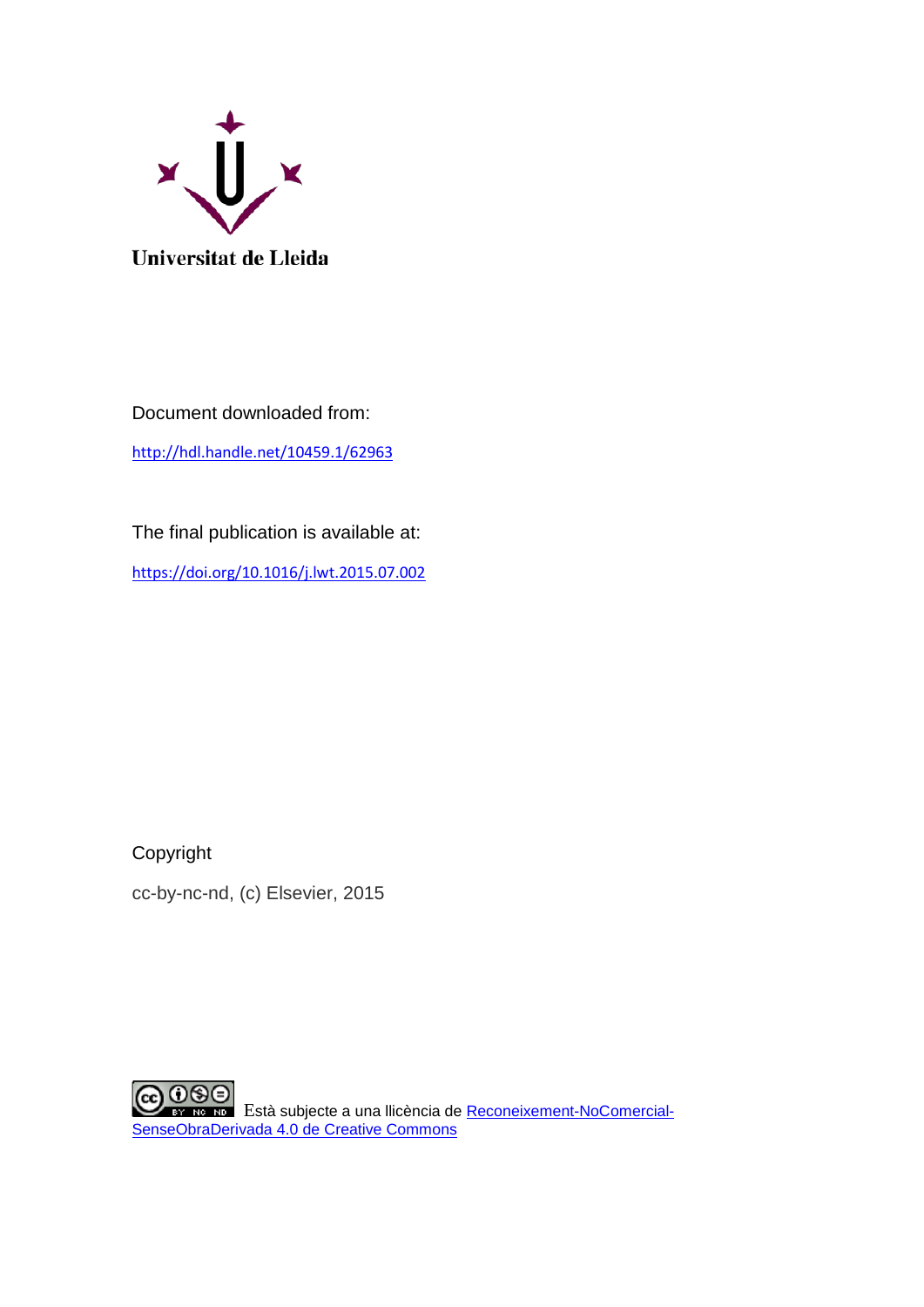| $\mathbf{1}$   | Preservation of Fresh-cut Apple Quality Attributes by Pulsed Light in                                                                  |
|----------------|----------------------------------------------------------------------------------------------------------------------------------------|
| $\overline{2}$ | <b>Combination with Gellan Gum-Based Prebiotic Edible Coatings</b>                                                                     |
| 3              |                                                                                                                                        |
| 4              | Moreira María R. <sup>1,2</sup> , Tomadoni Bárbara <sup>2</sup> Martín-Belloso Olga <sup>3</sup> , Soliva-Fortuny Robert <sup>3*</sup> |
| 5              |                                                                                                                                        |
| 6              | <sup>1</sup> Universidad Nacional de Mar del Plata. Argentina                                                                          |
| 7              | <sup>2</sup> Consejo Nacional de Investigaciones Científicas y Técnicas (CONICET).                                                     |
| 8              | Argentina.                                                                                                                             |
| 9              | <sup>3</sup> Department of Food Technology, University of Lleida - Agrotecnio Center,                                                  |
| 10             | Lleida, Spain.                                                                                                                         |
| 11             |                                                                                                                                        |
| 12             |                                                                                                                                        |
| 13             | *Corresponding author: rsoliva@tecal.udl.cat                                                                                           |
| 14             | Department of Food Technology, University of Lleida - Agrotecnio Center, Av.                                                           |
| 15             | Alcalde Rovira Roure 191,25198 Lleida, Spain. Phone: +34 973 702678, Fax: +34                                                          |
| 16             | 973 702596.                                                                                                                            |
| 17             |                                                                                                                                        |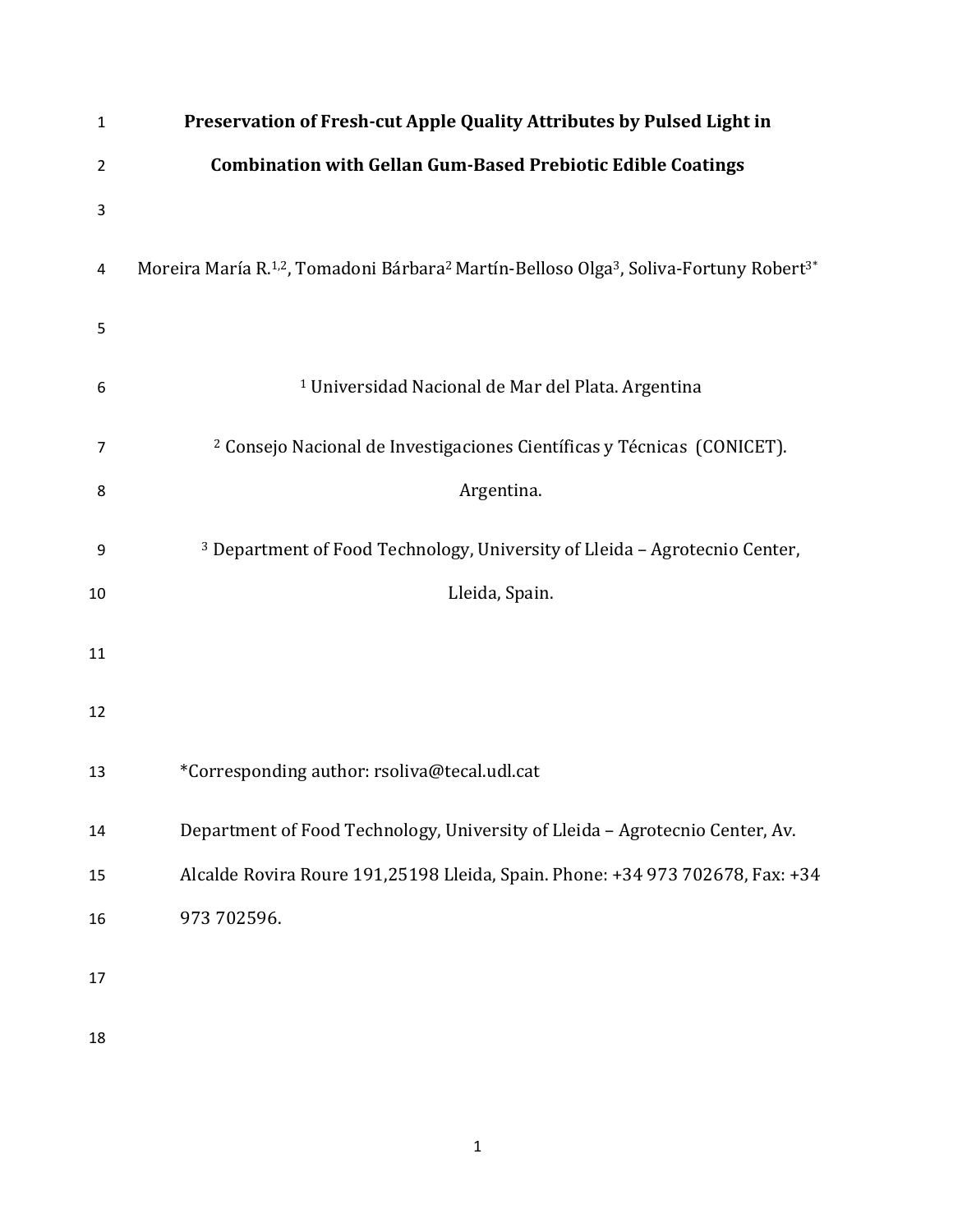### 19 **Abstract**

20 Pulsed light (PL) has received considerable attention during the last years as a non-21 thermal method for the superficial decontamination of fresh foods. The aim of the 22 present study was to evaluate the quality attributes of fresh-cut 'Golden Delicious' 23 apples as affected by the combined application of a pulsed light treatment  $(12$  J/ cm<sup>2</sup>) 24 and a gellan-gum based  $(0.5\% \text{ w/v})$  edible coating enriched with apple fiber. Changes 25 in color, firmness, antioxidant capacity, microbial growth and sensory attributes were 26 determined during 14 days of storage at 4  $\degree$ C. The combined application of coating 27 and PL treatment retarded the microbiological deterioration of fresh-cut apples and 28 maintained the sensory attribute scores above the rejection limits after prolonged 29 storage. Incorporation of fiber in the coating formulation did not curb the sensory 30 acceptability of apple cubes. Results show that the use of a gellan-gum based coating 31 incorporating apple fiber followed by the application of a PL treatment significantly 32 reduced softening and browning of apple pieces through storage.

33 Our results reveal that PL treatments applied to gellan-coated fresh-cut apples can be 34 used to decontaminate the cut fruit surface without dramatically affecting its fresh-35 like quality attributes, thus conferring prebiotic potential and contributing to their 36 shelf-life extension.

37

38 **Keywords:** edible coatings; fresh-cut apples; apple fiber; pulsed light; quality.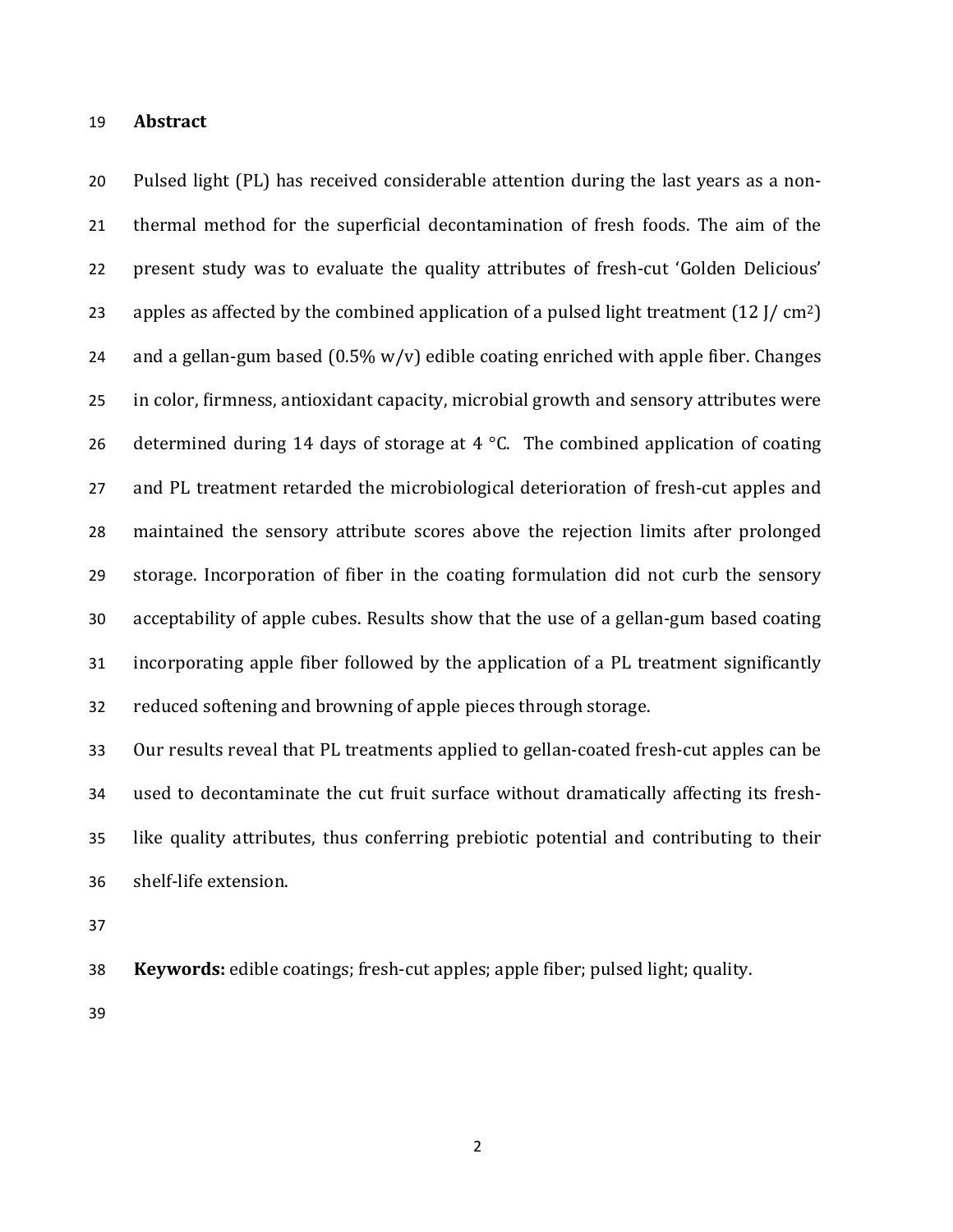### 40 **1. Introduction**

41 Minimal processing is emerging as an alternative for the provision fresh-like, highly 42 nutritious, convenient and healthful commodities. However, mechanical bruises 43 caused during processing and handling may compromise the safety and appearance of 44 fresh-cut produce, leading to an increase in the respiratory rates and triggering 45 multiple biochemical reactions that underlie microbiological spoilage and quality 46 deterioration (Moreira, Roura, & Ponce, 2011; Oms-Oliu, Soliva-Fortuny, & Martín-47 Belloso, 2008; Ramos, Miller, Brandao, Teixeira, & Silva, 2013; Rico, Martin-Diana, 48 Barat, & Barry-Ryan, 2007).

49 Different technologies are currently investigated with the aim of decontaminating 50 fresh-cut produce avoiding physical and chemical changes associated to processing. 51 Pulsed light (PL) is a non-thermal technology based on the application of intense 52 pulses of short duration to effectively inactivate microorganisms contained either in 53 light-transmitting media or on opaque surfaces (Gómez-López, Ragaert, Debevere, & 54 Devlieghere, 2007; Marquenie, Michiels, Van Impe, & Nicolai, 2003). The treatment 55 has been demonstrated to be cost effective and feasible for the microbial inactivation 56 of both solid and liquid food products (Ramos-Villarroel, Aron-Maftei, Martín-Belloso, 57 & Soliva-Fortuny, 2014). On the other hand, the use of edible coatings is another 58 alternative under investigation to extend the shelf-life of fresh-cut products (Alvarez, 59 Ponce & Moreira, 2013; Tharanathan, 2003). Gellan gum, a microbial polysaccharide 60 secreted by the bacterium *Pseudomonas elodea*, exhibits unique colloidal and gelling 61 properties and, therefore, good ability to form coatings. These coatings may also serve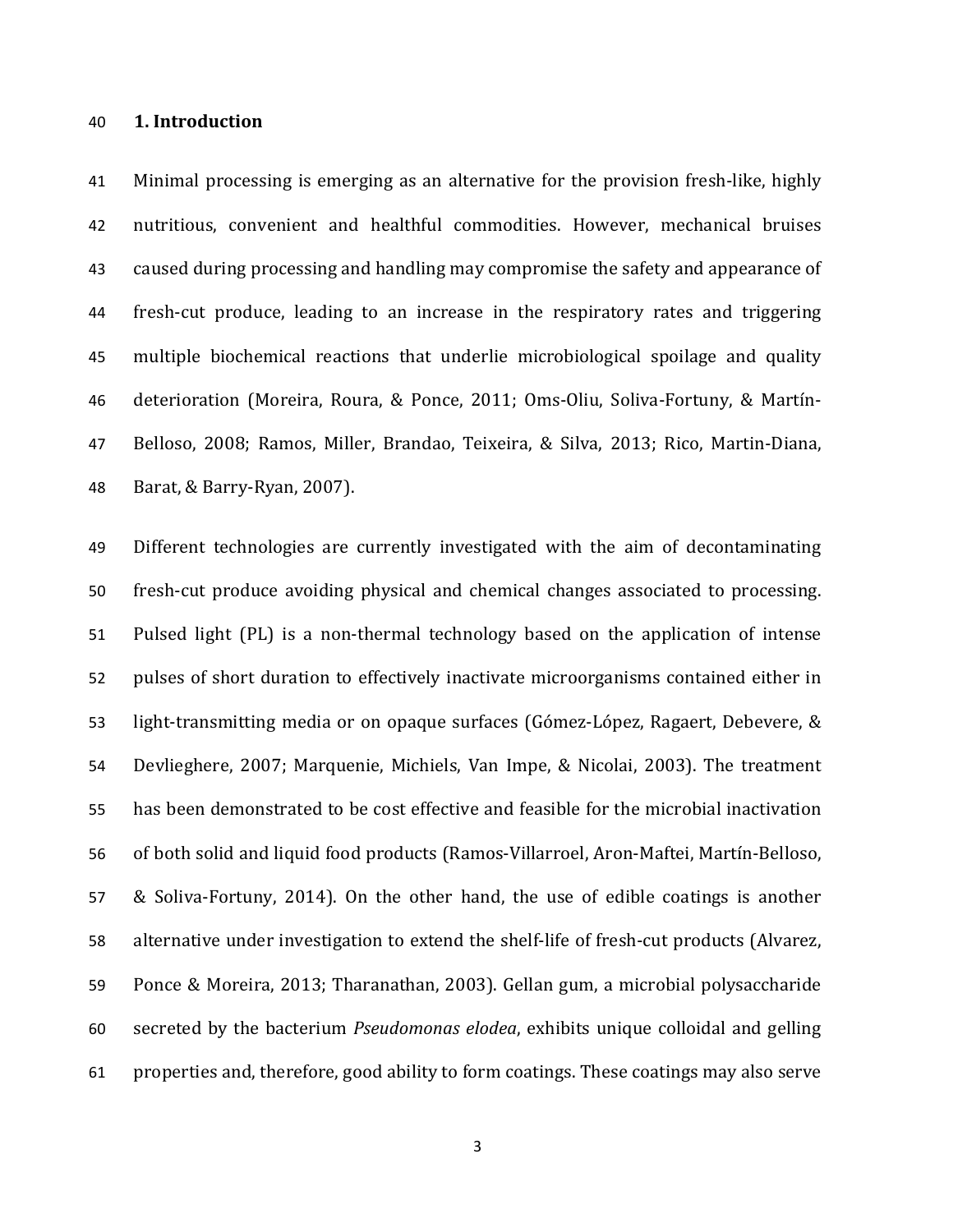62 as carriers of food additives such as antibrowning and antimicrobial agents, colorants, 63 flavors, nutrients, spices and nutraceuticals (Oms-Oliu et al, 2008; Oms-Oliu, Martín-64 Belloso, & Soliva-Fortuny, 2010a; Robles-Sanchez, Rojas-Graü, Odriozola-Serrano, 65 Gonzalez-Aguilar, & Martín-Belloso, 2013). Among these last compounds, fiber was 66 one of the first ingredients associated with health and has been used in food industry 67 since 1980s (MoraesCrizel, Jablonski, Oliveira, Rios, & Rech, 2013). However, the fiber 68 intake in most developed countries fells below the levels recommended by health 69 authorities, which usually suggest amounts of total dietary fiber above 25  $g$ /day for 70 adults, of whom one third should be soluble fiber. Fiber incorporation into edible 71 coating formulations may help to meet the daily intakes lagging far below the 72 recommended dietary allowances. Apple dietary fiber, as those obtained from most 73 fruit and vegetable products, possesses a higher soluble portion and better 74 antioxidant properties than fibers from cereal sources (Marín, Soler-Rivas, Benavente-75 Garcíentala, Castillo, & Pérez-Alvarez, 2007; O'Shea, Arendt, & Gallagher, 2012).

76 Both PL and edible coatings have been applied to fresh-cut produce with the 77 objectives of reducing the incidence of foodborne pathogens, extending the produce 78 shelf-life, and reducing food quality losses along the distribution chain (Oms-Oliu et 79 al., 2010a; Ramos-Villarroel et al., 2011b). Gellan gum-based edible coatings have 80 been shown to be effective in maintaining the fresh-like quality attributes of fresh-cut 81 fruits such as apples, melons, and pears (Oms-Oliu et al., 2008; Pérez-Gago, Alonso, 82 Mateos, & del Rio, 2005; Rojas-Graü et al., 2008). As well, the ability of PL treatments 83 to inactivate microorganisms on fresh-cut fruit surfaces has been demonstrated in 84 several published studies (Gómez, Salvatori, García-Loredo, & Alzamora*,* 2012a;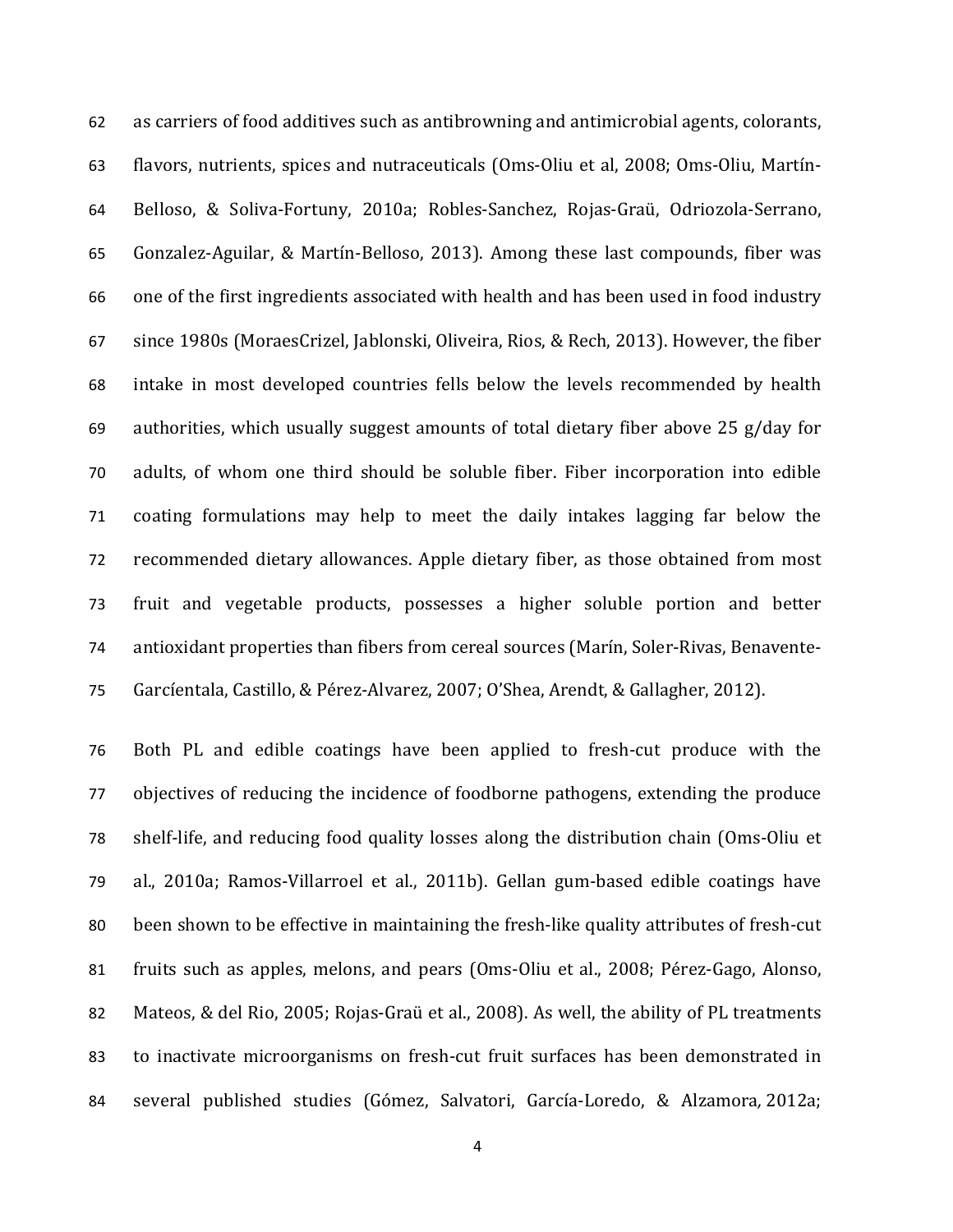85 Izquier & Gómez-Lopez, 2011; Oms-Oliu et al., 2010b; Ramos-Villarroel et al., 2014). 86 However, so far the combined effect of PL treatments and the use of edible coatings to 87 inhibit microbial growth and to extend the shelf-life of fresh-cut fruits has not been 88 evaluated. Furthermore, the addition of prebiotics for the promotion of health-related 89 properties in such products has been scarcely studied. The main objective of this 90 research was to evaluate the combined application of PL treatments with gellan-gum 91 edible coatings incorporating apple fiber on the quality of fresh-cut apples.

92

## 93 **2. Materials and methods**

#### 94 *2.1. Materials*

95 (Golden delicious' apples were purchased in a local wholesale distributor (Lleida, 96 Spain) at commercial maturity and stored at  $4\pm 1$  °C until processing. Food grade 97 gellan gum (Kelcogel®, CPKelco, Chicago, IL, USA) was used as the carbohydrate film-98 forming biopolymer in coating formulations. Glycerol (Merck, Whitehouse Station, NJ, 99 USA) was added to the coatings as plasticizer. Calcium chloride (Sigma-Aldrich 100 Chemic, Steinhein, Germany) was used to induce crosslinking between the polymer 101 chains. Ascorbic acid (Sigma-Aldrich Chemic, Steinhein, Germany) was added to 102 prevent oxidation of the fruit surface. Dietary fiber concentrate from apple was kindly 103 supplied by the factory Indulleida S. L. (Alguaire, Lleida, Spain). This apple dietary 104 fiber concentrate was the result of drying the washed apple bagasse remaining after 105 apple juice extraction.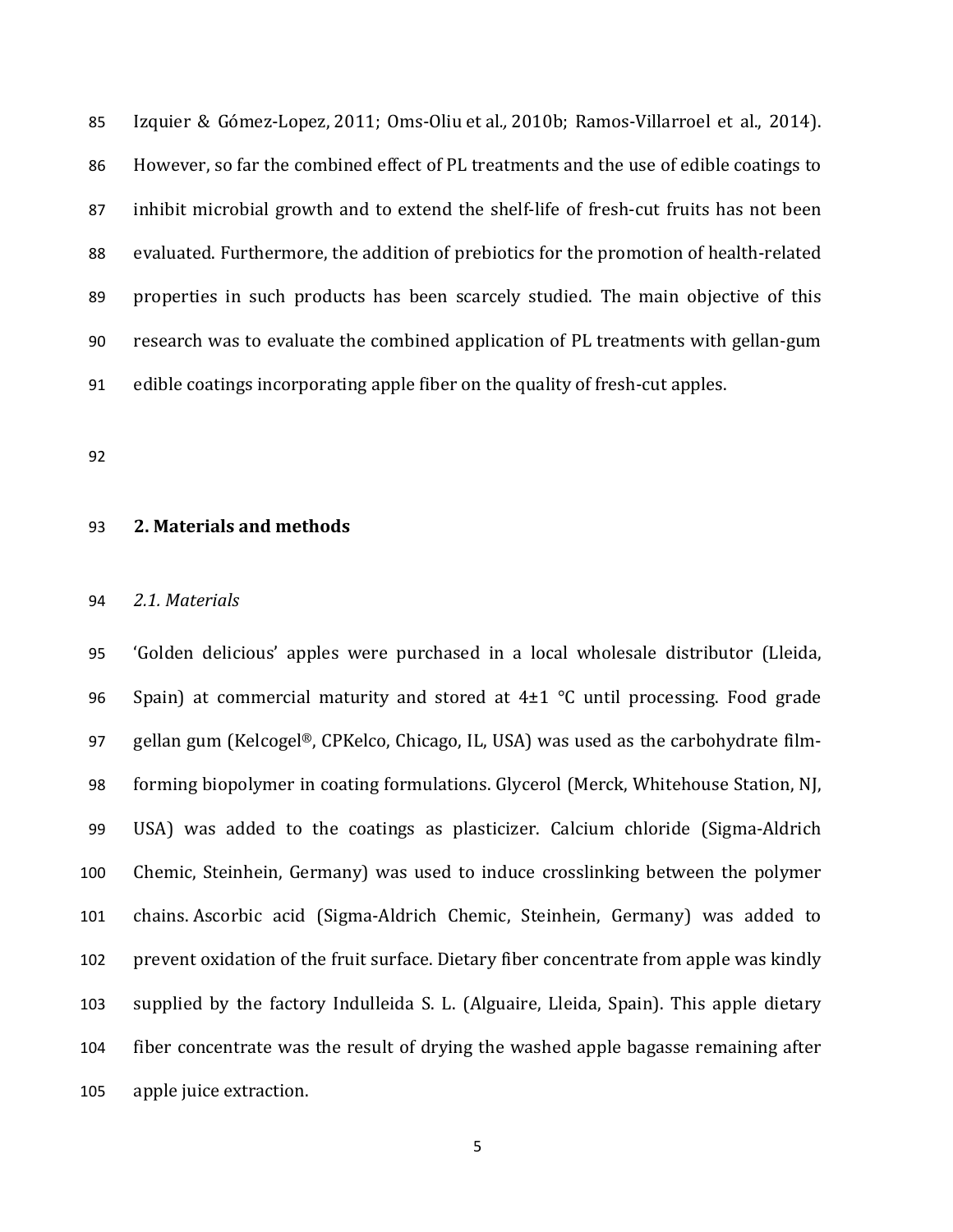### 106 *2.2. Preparation of film forming and crosslinking solutions*

107 Film-forming solutions were prepared by dissolving gellan  $(5 g/L$  water) powders in 108 distilled water and heating at 70  $\degree$ C while stirring until the solution became clear. 109 Gellan solutions were prepared with and without apple fiber addition  $(2 g/L)$ . Glycerol 110 was incorporated to the gellan solutions at a concentration of 0.6  $g/100$  mL. On the 111 other hand, a crosslinking solution was prepared by adding calcium chloride  $(20 g/L)$ 112 to an aqueous solution containing 10  $g/L$  ascorbic acid. The concentrations of all 113 ingredients used in these formulations were set up according to previous studies 114 (Rojas-Graü et al., 2008).

115

## 116 2.3. Fruit coating

117 Apples were gently washed, rinsed and dried prior to the cutting operations. 118 Subsequently, each fruit was peeled, cored and diced into 1 cm-thick cubes. A 119 maximum of four fruits were processed at the same time to avoid oxidation before 120 treatments. Apple dices were first dipped for 2 min into a gellan gum film-forming 121 solution, either with or without added apple fiber. The excess of coating solution was 122 allowed to drip off for 1 min before submerging the fruit pieces for 2 min into the 123 crosslinking dip containing ascorbic acid and calcium chloride. Control samples were 124 dipped only into the crosslinking solution. Ten apple cubes  $(ca. 60 g)$  were placed into 125 polypropylene trays of 500 cm<sup>3</sup> (Mcp Performance Plastic LTD, Kibbutz Hamaapil, 126 Israel), which were wrap-sealed with a  $64 \mu m$ -thick polypropylene film with a 127 permeability to oxygen of 110 cm<sup>3</sup> O<sub>2</sub> m<sup>-2</sup> bar<sup>-1</sup> day<sup>-1</sup> at 23 °C and 0% RH (Tecnopack 128 SRL, Mortara, Italy) using a horizontal thermosealing machine (IlpraFoodpack Basic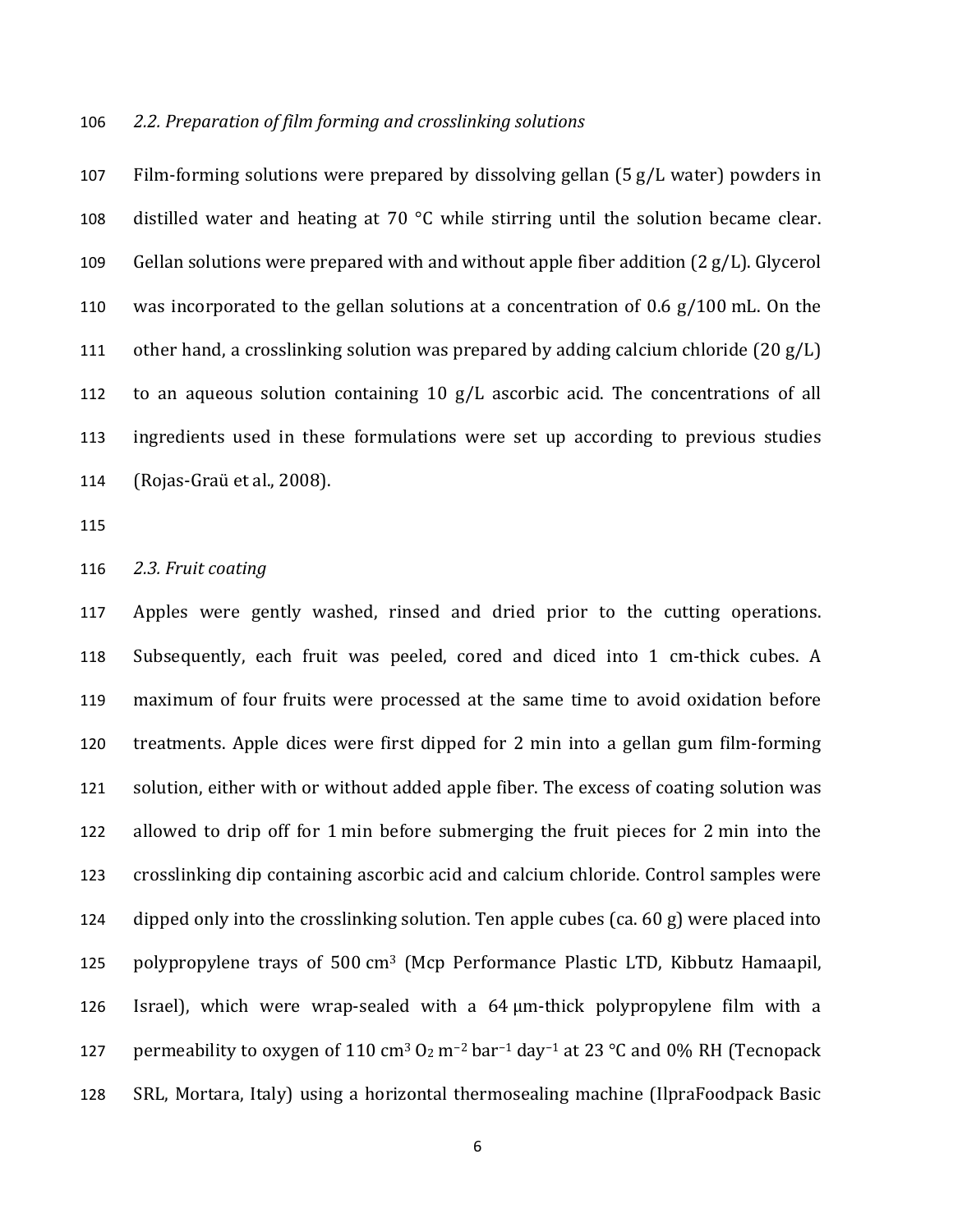129 V/G, Ilpra, Vigenovo, Italy). Trays were heat-sealed and stored at  $4\pm 1$  °C during less 130 than 30 min prior to PL-processing.

131

132 2.4. Pulsed light treatment

133 The trays containing gellan gum-coated apple cubes were exposed to PL treatments 134 delivered by a XeMaticA-2L device (SteriBeam Systems GmbH, Germany). The system 135 is equipped with two lamps situated at 8.5 cm above and below a quartz sample 136 holder. Experiments were carried out at a charging voltage of 2.5 kV. Each lamp 137 delivered 30 pulses of duration of 0.3 ms with an emitted fluence of 0.4  $1/cm^2$  at the 138 sample level, thus resulting in an accumulated energy of  $12$  J/cm<sup>2</sup>. The emitted 139 spectrum wavelengths  $(\lambda)$  ranged from 180 to 1100 nm with 15–20% of the light in 140 the UV region. Energy calculations were carried out according to the calibration of the 141 equipment with a standard light source estimated by photodiode readings and 142 following manufacturer's directions. Furthermore, transparency of the polypropylene 143 film in the UV region was found to be above a 97% of the total emitted energy. 144 Reduction of light transmission was negligible for visible wavelengths and increased 145 for shorter wavelengths. However, only a 15% of the incident energy corresponding 146 to wavelengths between 200 and 320 nm was blocked by the packaging material. 147 Furthermore, spectroscopic measurements of the the film-forming solution were 148 carried out to optically characterize the gellan gum coating. The transmittance of the 149 coating was calculated considering a film thickness of 155.75 mm, as reported in 150 previous studies (Rojas-Graü et al., 2007).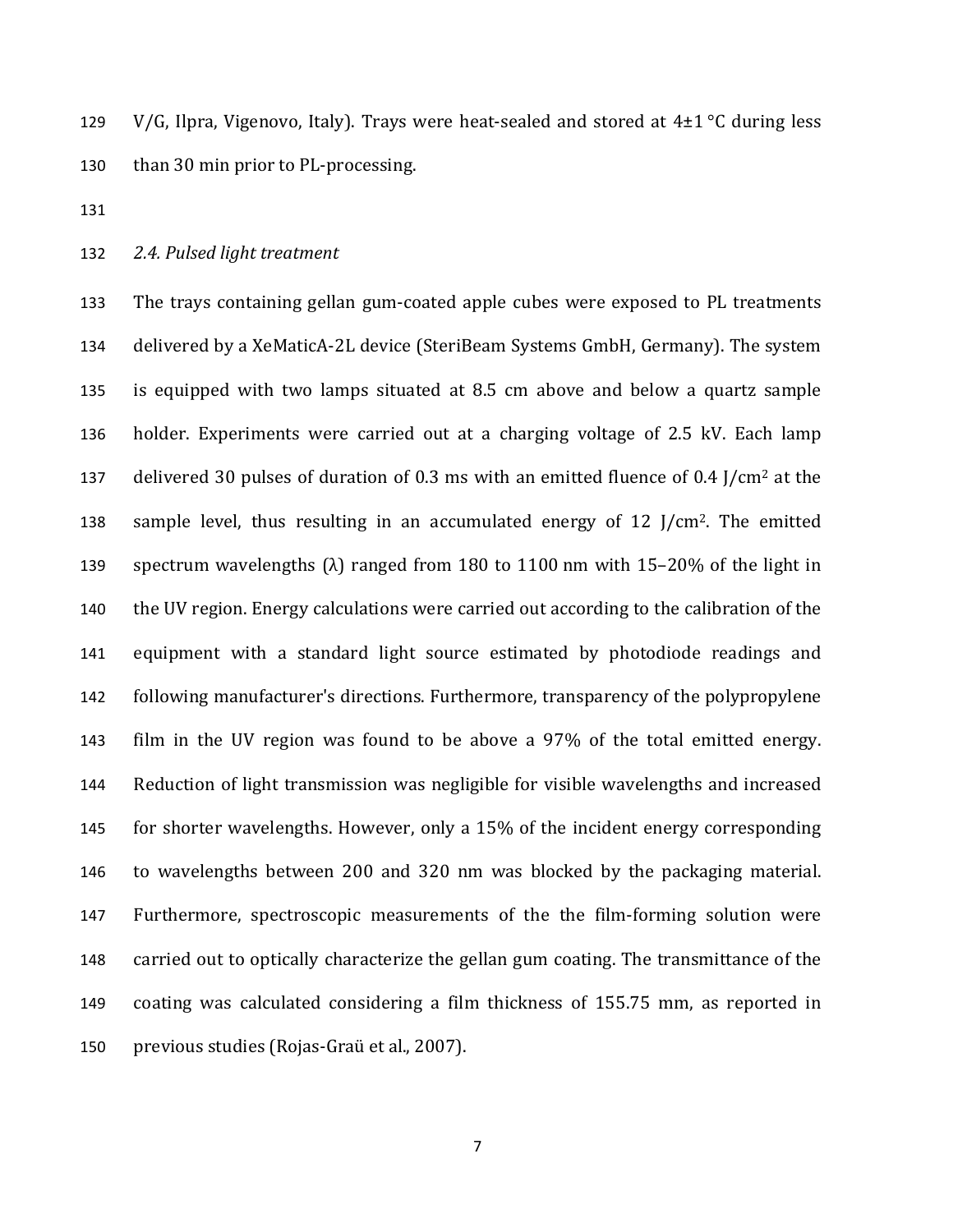151 Temperature increase during the treatments was prevented by coupling a lab vacuum 152 air extractor device to the treatment chamber. Temperature was measured with a 153 thermocouple attached to the package surface and never exceeded 30 °C. 154 Measurements were also taken at the surface of unpackaged fruit prices over the PL 155 treatment to guarantee that abusive temperatures were not reached. Untreated 156 coated apple cubes and PL-treated uncoated apple cubes were used as reference 157 treatments. Immediately after processing, the samples were stored at 4  $\degree$ C in the 158 absence of light. Analyses were carried out periodically through 14 days for randomly 159 sampled pairs of trays.

160

## 161 *2.5. Microbiological analysis*

162 Mesophilic aerobic, psychrophilic and yeast and mold counts on fresh-cut apples 163 subjected to the different treatments were evaluated throughout storage. A portion of 164 10 g of apple, obtained from eight different apple pieces, was aseptically removed 165 from each tray and transferred into sterile plastic bags. Samples were diluted with 166 90 mL of saline peptone water  $(0.1 \text{ g}$  peptone/100 mL water, Biokar Diagnostics, 167 Beauvais, France) and homogenized for 1 min in a stomacher blender (IUL 168 Instruments, Barcelona, Spain). Serial dilutions were made and then pour-plated onto 169 plate count agar (PCA) and chloramphenicol glucose agar (GCA) (Biokar Diagnostics, 170 Beauvais, France). Plates were incubated for 48 h at 30  $\degree$ C to determine mesophilic, 5-171 7 days at 5 °C for psychrophilic counts and 3-5 days at 25 °C for yeast and mold counts 172 (Alvarez et al., 2013). Colonies were counted and the results expressed as CFU/g of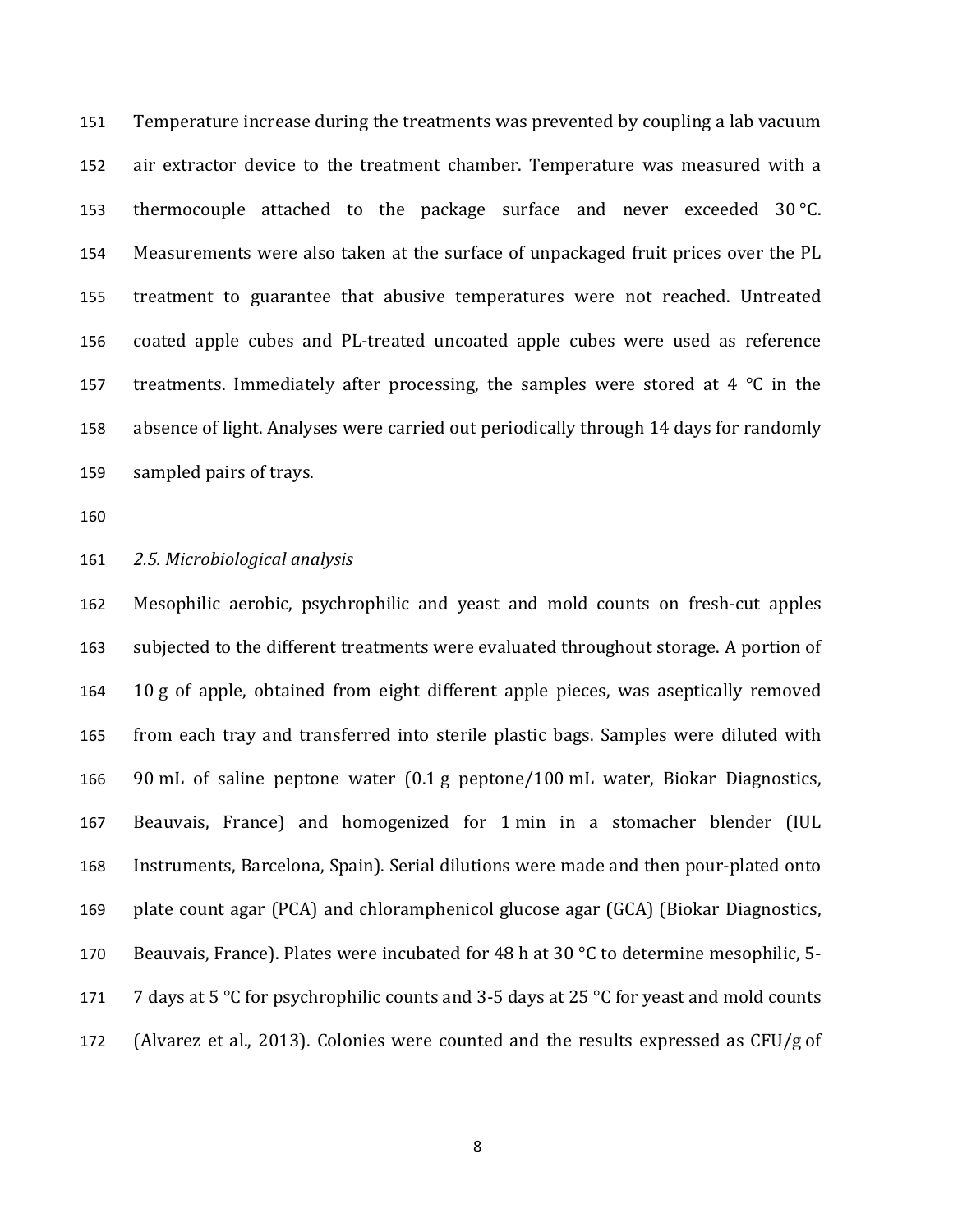173 apples. Analyses were carried out periodically during 14 days in randomly sampled 174 pairs of trays. Two replicate counts were performed for each tray.

175

### 176 2.6. Antioxidant capacity

177 The antioxidant capacity of the fruit samples was evaluated using the method 178 described by Odriozola-Serrano, Soliva-Fortuny, and Martín-Belloso (2008), which 179 determines the free radical-scavenging effect of a sample extract on the 1,1-diphenyl-180 2-picrylhydrazyl (DPPH) radical. The DPPH assay provides an estimate of the overall 181 antioxidant capacity of a sample, since it is not specific to any particular antioxidant 182 compound. Apple cubes were crushed and centrifuged at 10.000g for 15 min at 4  $^{\circ}$ C 183 (Centrifuge Medigifer; Select, Barcelona, Spain). The supernatant was collected and 184 filtered. Thereafter, 3.9 mL of methanolic DPPH solution  $(0.025 \text{ g} \cdot L^{-1})$  were added to 185 100  $\mu$ L of the clarified extract. The homogenate was shaken vigorously and kept in 186 darkness for 30 min. Absorbance at 515 nm was read with a spectrophotometer 187 (CECIL CE 2021; Cecil Instruments Ltd., Cambridge, UK) against a blank of methanol 188 without DPPH. Antioxidant capacity was calculated as the percentage inhibition of the 189 DPPH radical with respect to the initial amount in a blank DPPH solution with 100  $\mu$ L 190 of water.

191

192 *2.7. Color measurement*

193 Cut apple surface color was measured with a Minolta chroma meter (Model CR-400, 194 Minolta, Tokyo, Japan). The equipment was set up for illuminant  $D75$  and  $10^{\circ}$ 195 observer angle and calibrated using a standard white reflector plate  $(Y=94.00,$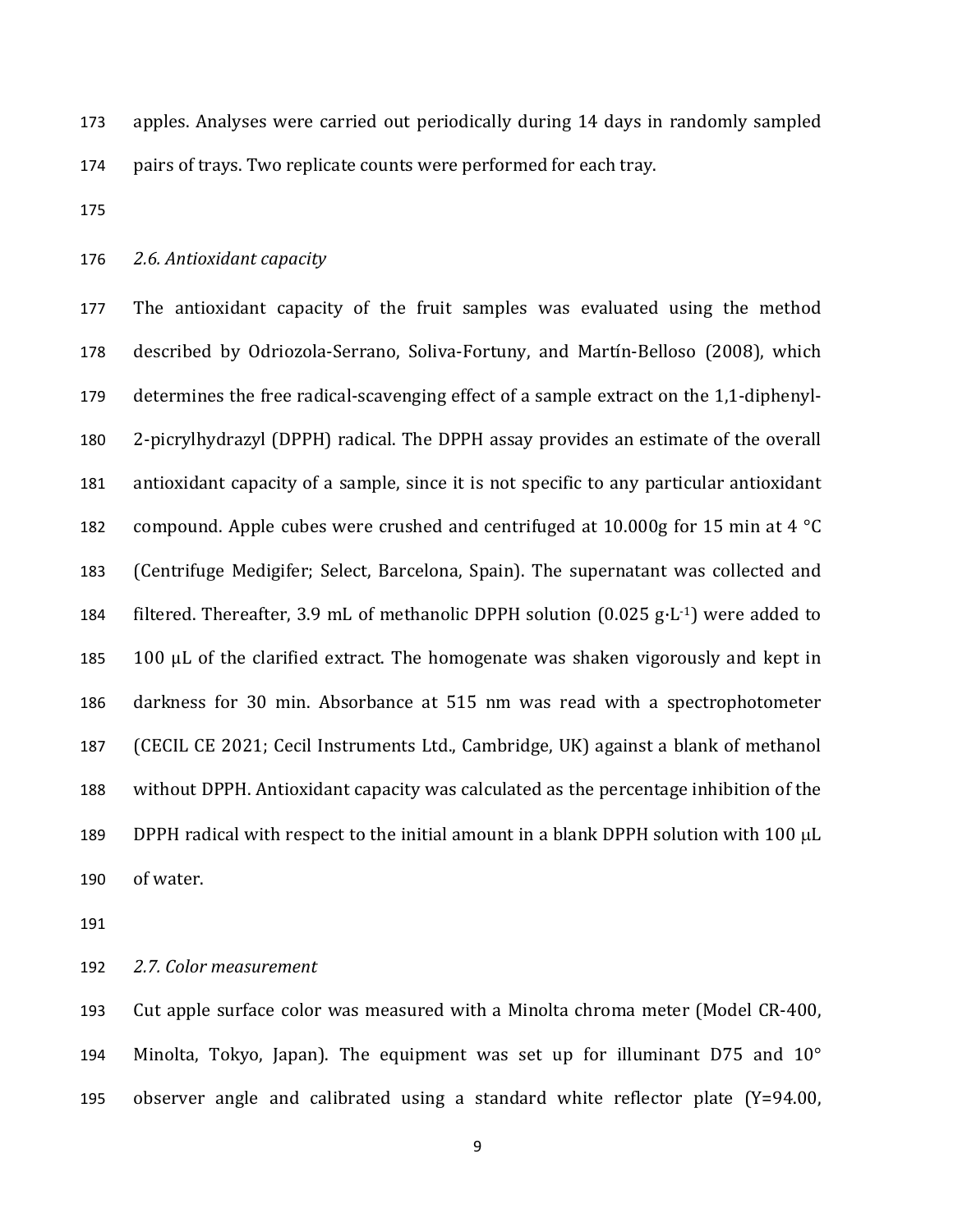196  $x=0.3158$ ,  $y=0.3322$ ). Five replicates were evaluated for each tray and three measures 197 of the CIE  $L^*$ , a<sup>\*</sup> and b<sup>\*</sup> values were read per replicate by changing the position of the 198 fruit pieces. Color modification was evaluated through changes in lightness  $(L^*)$  and 199 hue (h\*). Hue was calculated from a\* (red-green) and  $b^*$  (blue-yelow) chromatic values 200 with the following expression:  $h^*$ = arctan ( $b^*/a^*$ ).

201

### 202 *2.8. Firmness measurements*

203 Apple firmness was evaluated using a TA-XT2 Texture Analyzer (Stable Micro Systems 204 Ltd., England, UK) by measuring the maximum penetration force required for a 4 mm 205 diameter probe to penetrate into apple cubes of 1 cm height to a depth of 5 mm at a 206 rate of 5 mm/s. Ten apple cubes, randomly withdrawn from each pair of trays, were 207 placed perpendicular to the probe so as to penetrate the center of the fruit pieces.

208

### 209 *2.9. Sensory acceptability*

210 Sensory acceptability of treated and untreated apple cubes was determined by judges 211 who regularly consume apples. For the hedonic tests, ten individuals aged between 20 212 and 30 year old who like and eat apple frequently were recruited among the research 213 personnel of the Department of Food Technology, University of Lleida, Spain and 214 specifically trained to evaluate color, firmness, taste, and overall preference. 215 Evaluations were performed immediately after sample withdrawal from refrigerated 216 packages. The order of the samples was randomized for each judge. They were asked 217 to evaluate each of the samples attributes on non-structured linear scales with anchor 218 points at each end, where 0 indicated extreme dislike and 5 indicated extreme like.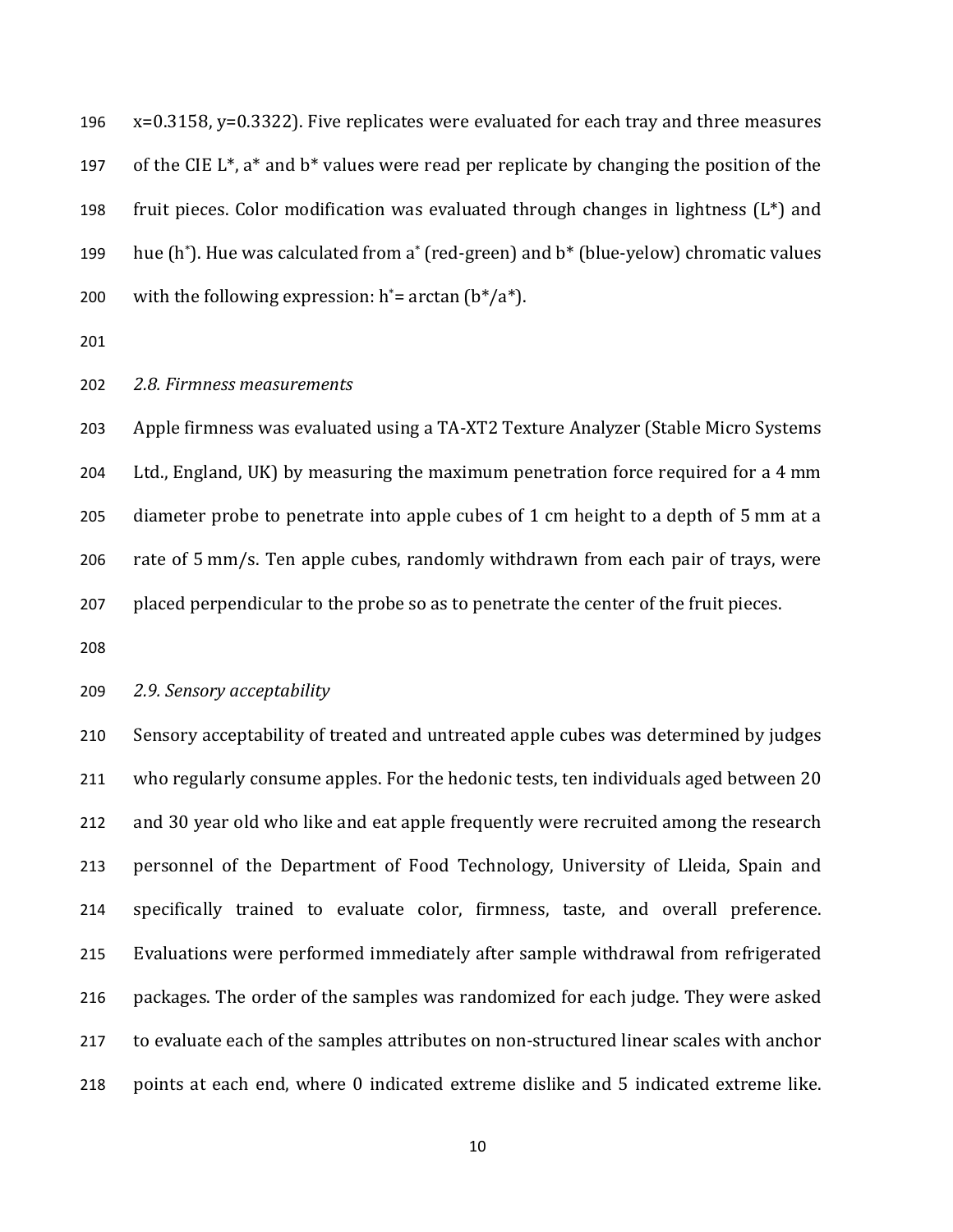219 The judges' average response was calculated for each attribute. The limit of 220 acceptance was three; hence a score below 3 for any of the evaluated attributes was 221 deemed to indicate end of shelf-life from a sensory point of view (Alvarez et al., 2013).

222 *2.10. Statistical analysis*

223 Data were analyzed using the SAS software (version 9.0, SAS Inst. Inc., Cary, NC, USA). 224 Differences between means were determined using the LSD (least significant 225 difference) test. PROC GLM (general linear model procedure) was used for the 226 variance analysis (ANOVA). Differences were determined by the Tukey-Kramer 227 multiple comparison test ( $p < 0.05$ ). PROC UNIVARIATE was used to validate the 228 ANOVA assumptions. Each processing condition was assayed in duplicate. Each 229 duplicate belong to a separate experimental run. Analytical determinations for each 230 sample were assayed in triplicate.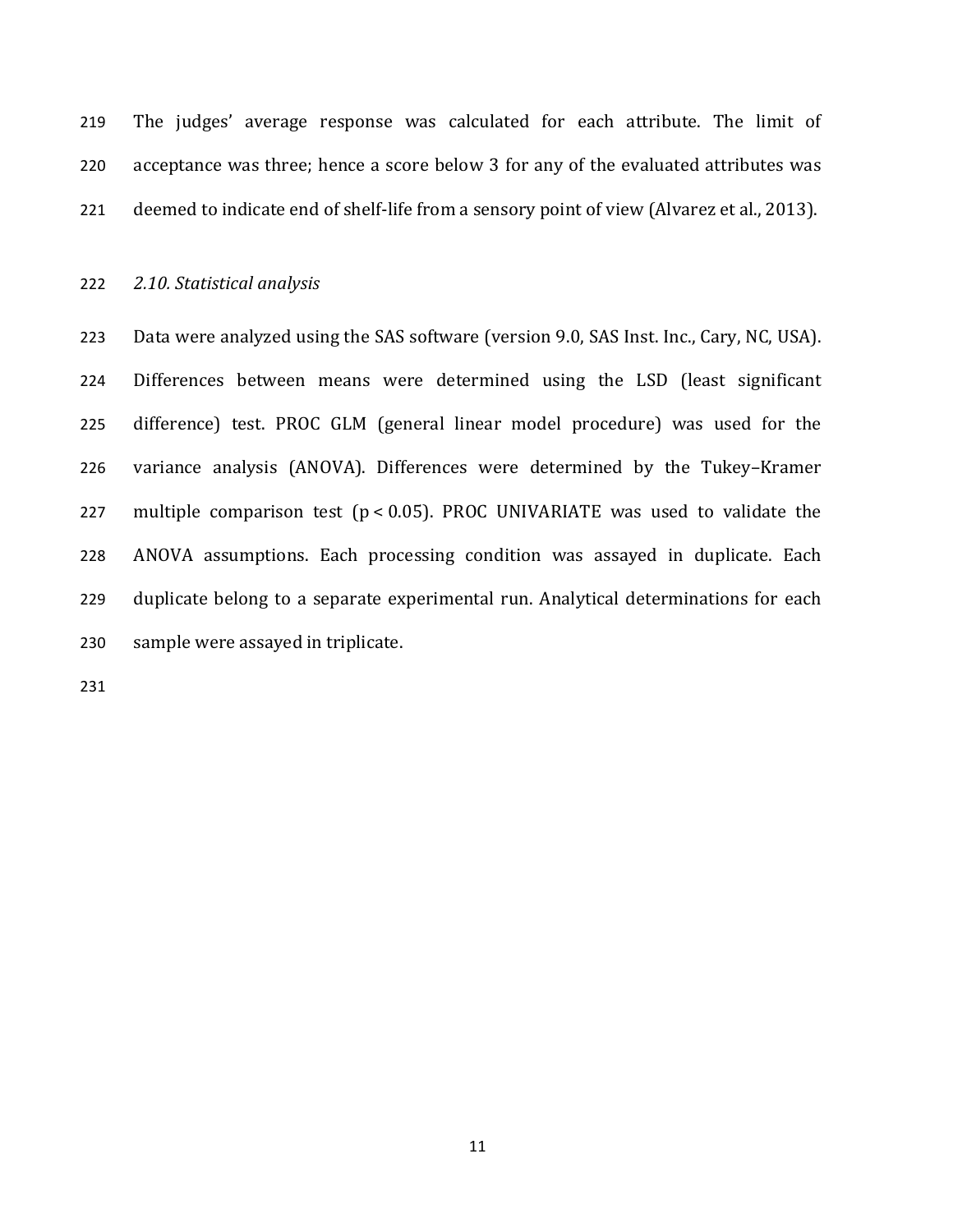#### 232 **3. Results and Discussion**

233

#### 234 *3.1. Microbial counts*

235 Figure 1 shows the growth of naturally-occurring microorganisms on either coated or 236 uncoated apple cubes exposed to PL treatments. The proliferation of mesophilic 237 aerobic bacteria on fresh-cut apples subjected to the different treatments is displayed 238 in Figure 1A. Mesophilic microorganisms provide an estimate of total viable 239 populations and are indicative of the endogenous microbiota and the contamination 240 undergone by the material (Ponce, Roura, & Fritz, 2002). Just after processing, the 241 initial mesophilic counts on untreated and coated samples not subjected to PL 242 treatment were in the range of 3.7 to 4.0 log CFU/g. The application of PL significantly 243 reduced the initial mesophilic counts  $(3.0 \text{ log } CFU/g)$  regardless the coating 244 application. PL exerted a significant  $(p \lt 0.05)$  inactivating effect on the initial 245 mesophilic counts of both uncoated and coated apple cubes. Nevertheless, scarce 246 differences ( $p$  <0.05) were observed between the mesophilic counts treated and 247 untreated fresh-cut apples throughout storage. Gomez-López et al. (2007) reported 248 that shielding of microorganisms by rough apple surface and microorganism 249 internalization in apple tissue pores may greatly influence the inactivation patterns. 250 Aerobic counts increased by ca. 4.0  $\log$  CFU/g on untreated apple cubes, while 251 microbial loads on treated fruit increased by 2.0-3.0 log CFU/g throughout 2 weeks, 252 regardless the applied treatment. Hence, untreated control apple cubes exhibited 253 significantly higher mesophilic aerobic microbial counts ( $p$  <0.05) at 14 d of storage 254 than apple pieces subjected to PL treatments and/or coated with gellan gum. At that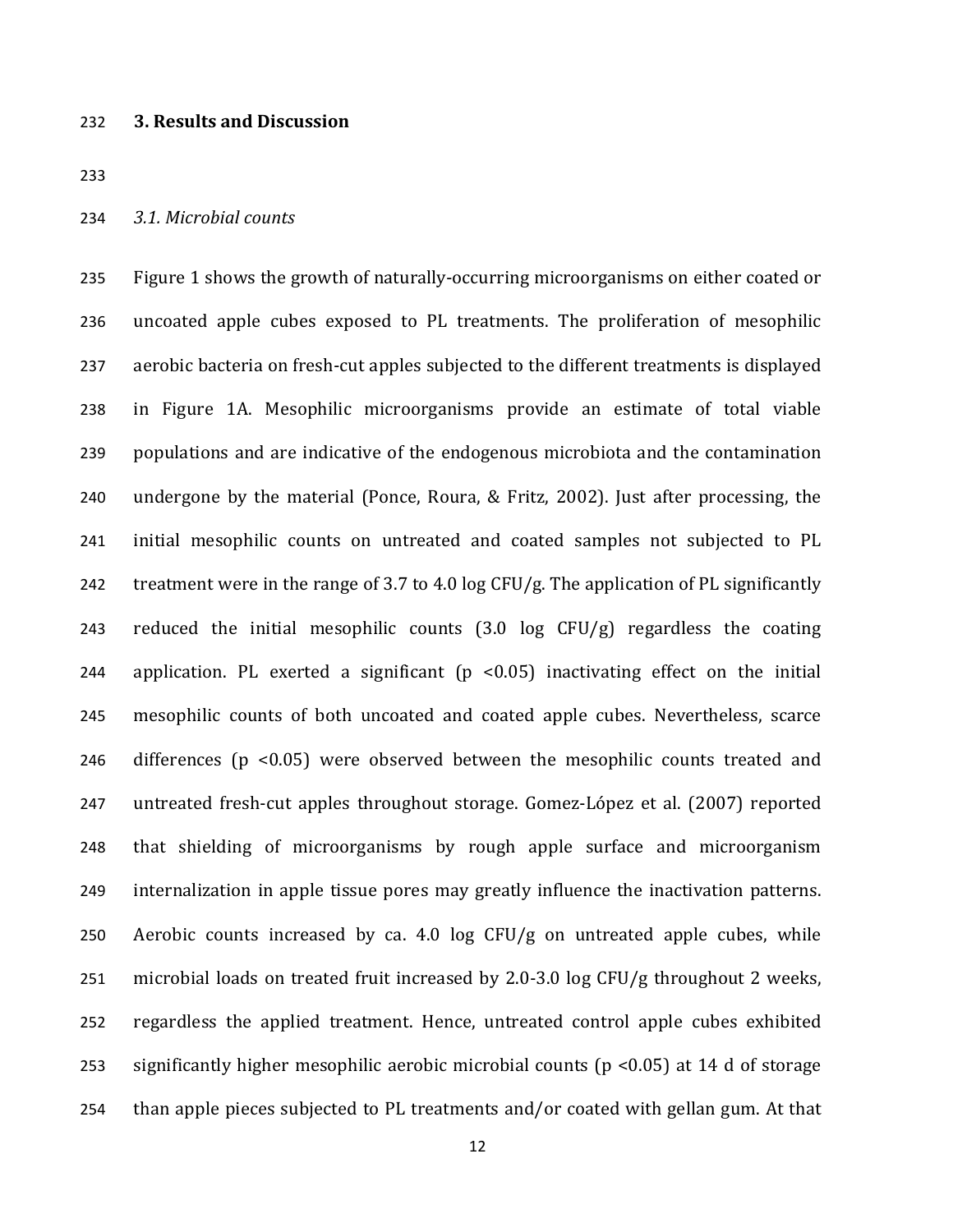255 point, the greatest inhibition of microbial growth  $(>2.0 \log CFU/g)$  was found for 256 coated PL-treated apple cubes without incorporation of fiber.

257 The counts of psycrotrophic aerobic bacteria on fresh-cut apples as affected by the 258 different treatments are shown in Figure 1B. Psycrotrophic aerobes represent an 259 important group of microorganisms in fresh-cut products. Although they usually 260 constitute a small percentage of the initial microbiota, they could survive and 261 eventually predominate under chill temperatures recommended for the storage of 262 these commodities (Ponce et al., 2002). Consistently with this statement, the initial 263 counts were low as compared with the significantly higher mesophilic aerobic counts. 264 In addition, significant differences ( $p$  <0.05) between the counts of untreated and 265 treated apple pieces were not evidenced during the first 10 days of storage. 266 Nevertheless, counts of psychrophiles on untreated apple pieces increased by about  $267$  2.5 log CFU/g through 14 days, whereas for any of the evaluated treatments, the 268 increase during the same period was in the range of 1.0 log CFU/g. Interestingly, 269 uncoated PL-treated fresh-cut apples were the only samples to exhibit significantly 270 lower counts ( $p \le 0.05$ ) than the untreated fruit throughout the whole storage period. 271 This fact suggests that gellan coating layers could hinder microbial inactivation by 272 pulsed light, which was confirmed by the spectrometric readings. Transmittance 273 values in the UV-A, UV-B and UV-C regions were calculated to be 99.3%, 99.0% and 274 73.0%, respectively, thus indicating that the coating could block not all but a 275 significant part of the incident UV-C radiation.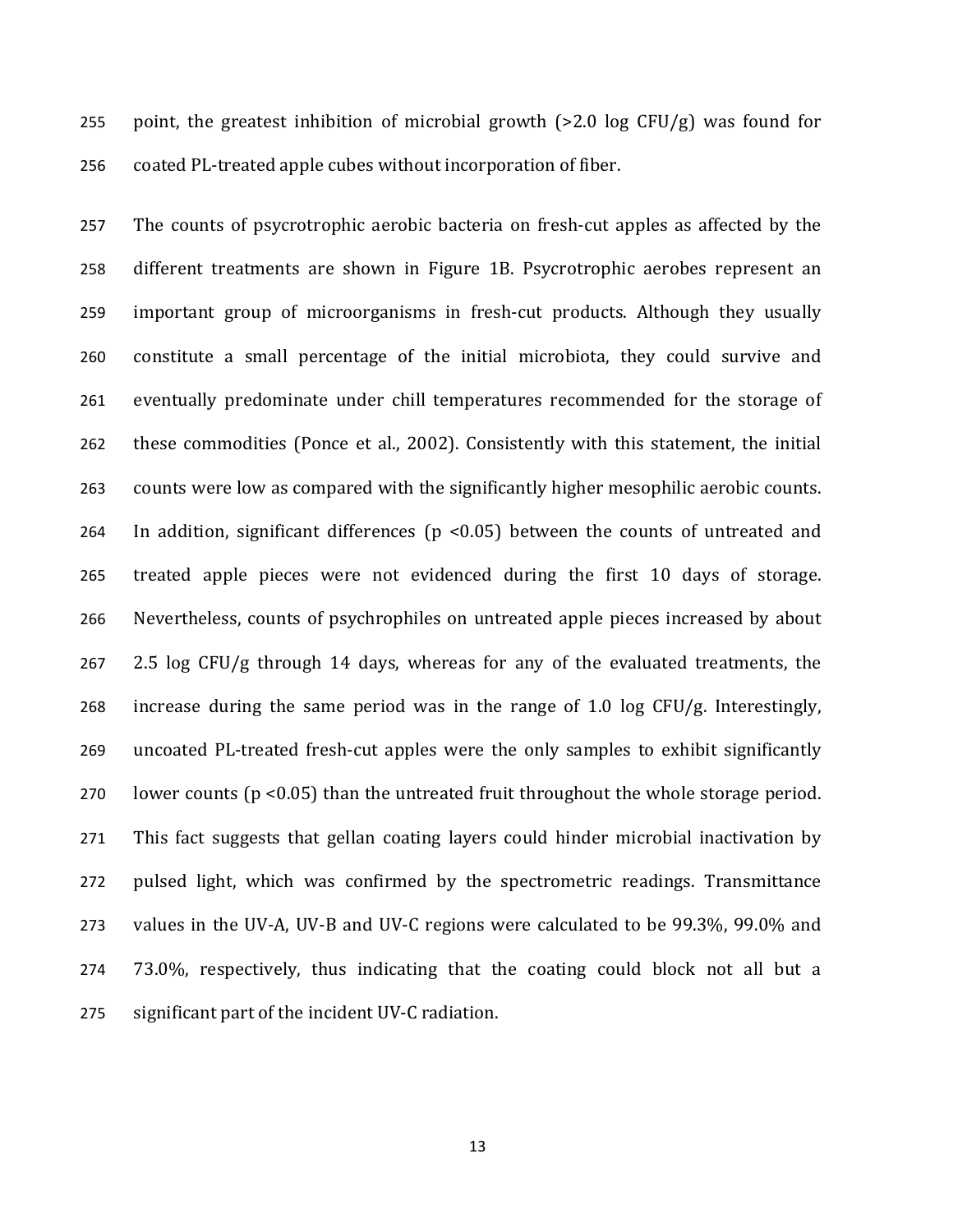276 Regarding the effect of the PL treatment, our results are in accordance to those 277 reported by other authors. Luksiene, Buchovec, Paskeviciute, and Viskelis (2012) 278 reported inactivation levels of naturally distributed mesophilic bacteria in different 279 PL-treated fruit and vegetables such as plums, cauliflowers, sweet peppers and 280 strawberries between 1.0 to 1.3  $\log$  CFU/g, thus indicating the feasibility of such 281 technology to reduce contamination in food products with surface irregularities. As 282 well, Gómez-López, Devlieghere, Bonduelle, and Debevere (2005) reported significant 283 reductions  $(1.0 \text{ to } 2.0 \text{ log } CFU/g)$  in mesophilic bacteria counts after treating 284 minimally processed vegetables (spinach, carrot, cabbage) by PL. Similar results were 285 reported by Aguiló-Aguayo, Charles, Renard, Page, and Carlin (2013), working with 286 PL-treated tomatoes stored during 15 days. As well, Oms-Oliu et al. (2010a) 287 investigated the effects of PL treatments on microbial quality of fresh-cut mushrooms 288 and recommended the application fluencies of up to 12  $\frac{1}{\text{cm}^2}$  in combination with the 289 use of antibrowning agents for extending the microbiological shelf-life of fresh-cut 290 mushrooms without affecting their quality and antioxidant properties. However, our 291 results seem to point out a certain antagonistic effect of the combined use of PL 292 treatments and gellan gum edible coatings regardless the addition of dietary fiber. 293 This could probably be attributed to a protective influence of the gellan coating layer 294 towards microorganisms growing on the surface of the cut fruit.

295 The counts of yeast and mold counts on fresh-cut apples are displayed in Figure 1C. 296 Yeast and molds act towards the fruit tissues sometimes as strict plant parasites and 297 sometimes as latent parasites, depending on the plant resistance, the virulence of the 298 strain, the competing microbiota, and the ambient conditions. They may present a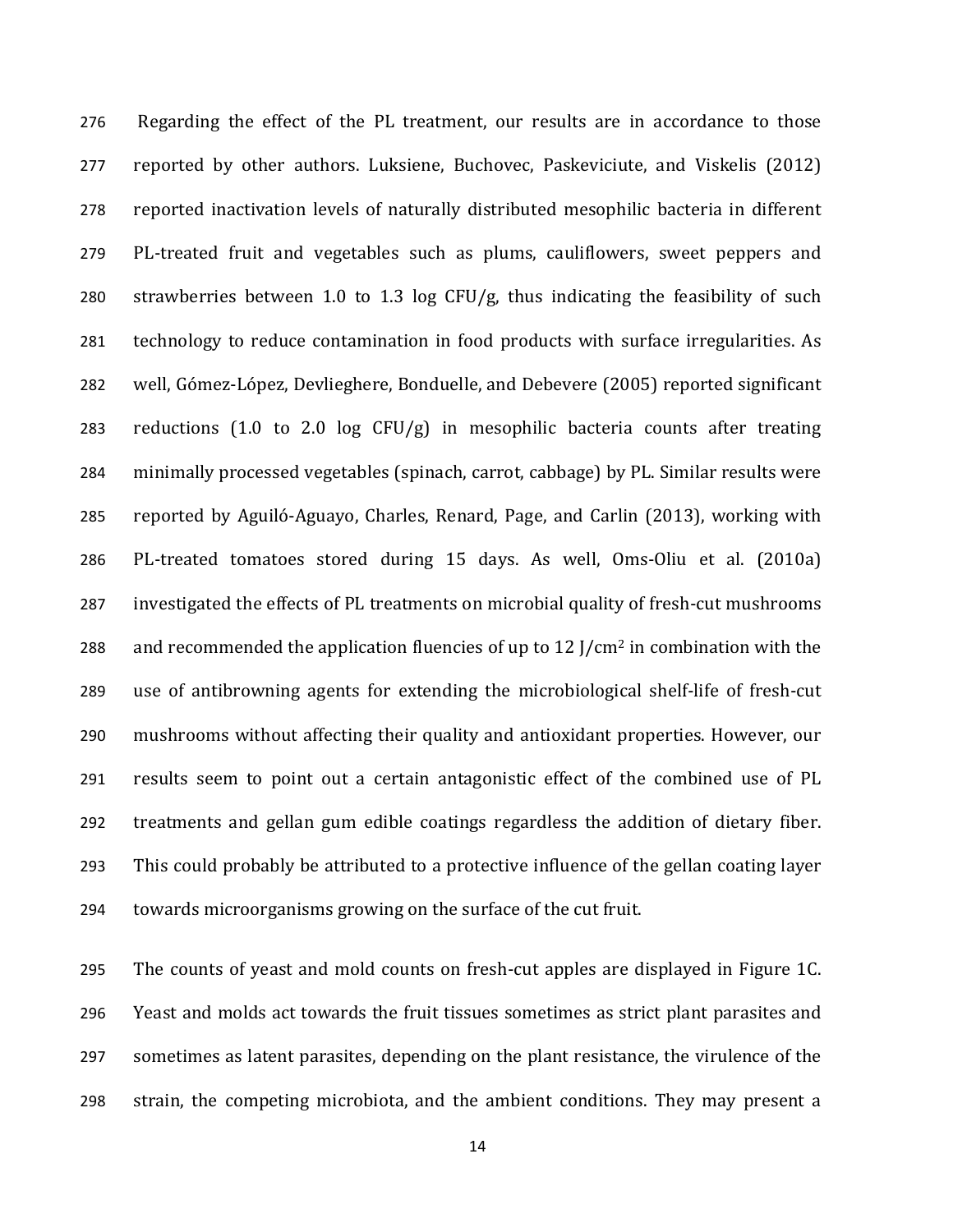299 dramatic change in their growth rate after harvest, when the plant resistance is 300 diminished, and lead to rapid spoilage (Ponce et al., 2002). Initial yeast and mold 301 counts were in the range of 3.0 to 4.0  $log CFU/g$ . In addition, most treatments resulted 302 into similar or even higher counts than those found in the untreated product. Only 303 uncoated apples treated with PL underwent a reduction in their initial counts. These 304 lower values were consistent through storage. Combinations of PL treatment and 305 edible coatings, with or without incorporated apple fiber, generally resulted into 306 scarce but significant ( $p$  <0.05) reductions of the mould and yeast counts with respect 307 to their reference treatments without PL exposure. Our results regarding the effect of 308 PL treatment are consistent with those of Aguiló-Aguayo et al. (2013), who reported 309 that PL treatments caused a significant reduction (approximately 1 order log) in yeast 310 and mold counts on tomatoes kept during 15 days. Other authors have reported 311 significantly lower initial microbial counts on apple slices compared to those 312 presented in this work (Gómez et al., 2012; Ignat, Manzocco, Maifreni, Bartolomeoli, & 313 Nicoli, 2014; Rojas-Graü et al., 2007). In particular, Ignat et al. (2014) reported low 314 counts of mesophilic bacteria  $(2.2 \log CFU/g)$  and yeast and mold counts below the 315 detection limits  $(50 \text{ CFU/g})$ . Hence, differences when comparing their results with 316 those presented in this work could be, at least in part, originated by the different 317 initial microbial loads reported in each study.

318

319 *3.2. Antioxidant activity*

320 The antioxidant potential status of a vegetable tissue is determined by the type and 321 amount of bioactive compounds present in the product. Figure 2 shows the changes in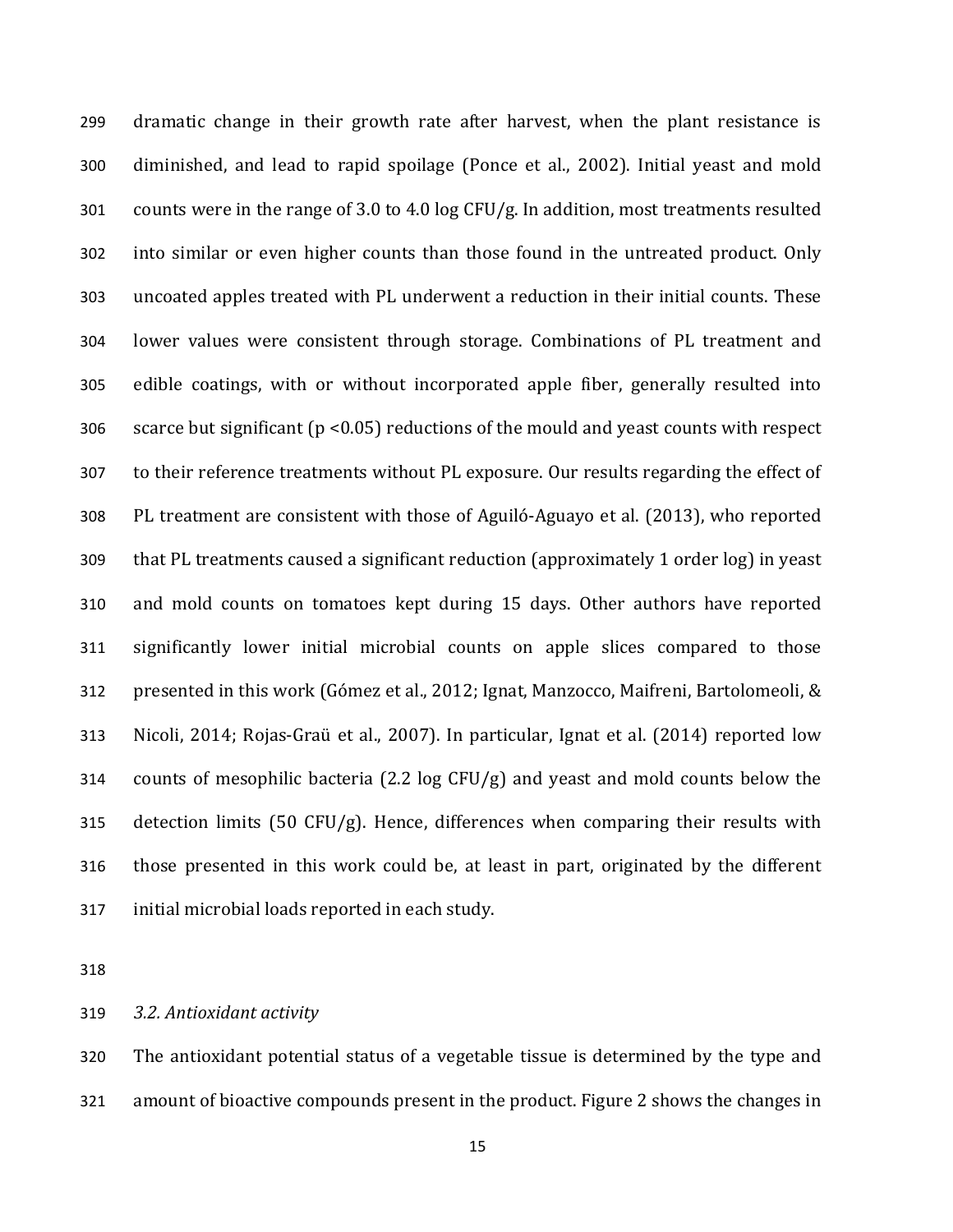322 the DPPH radical-scavenging activity of fresh-cut apples subjected to PL treatments 323 and the application of gellan gum-based edible coatings. No significant differences (p 324 <0.05) were observed among the initial antioxidant potential of fresh-cut apple 325 samples regardless the applied treatment. A dramatic loss of antioxidant potential 326 was observed in both untreated and untreated fruit pieces during the first week of 327 storage. However, apples coated with incorporation of apple fiber exhibited less 328 evident signs of oxidation through storage. Hence, after one week, PL-treated apple 329 cubes with added fiber had lost a 68% of their initial antioxidant value whilst samples 330 only exposed to the PL-treatment exhibited a decrease of 83%, which was similar to 331 that observed for the untreated fruit (81%). These results are in accordance with 332 those reported by Oms-Oliu et al. (2010a), who did not find significant differences 333 between the antioxidant activity of untreated and PL- treated mushrooms (4.8 and 12 334 *J/cm2)*, stored at 4  $\degree$ C during 15 days. In contrast, gellan-coated apple cubes not 335 exposed to PL exhibited significantly higher antioxidant activities throughout the first 336 week of storage. The addition of fiber was also found to exert a beneficial effect. These 337 results are in accordance to those previously reported by Moreira et al. (2015, under 338 review), stating that a gellan gum coating enriched with apple fiber was effective to 339 maintain the antioxidant capacity of fresh-cut fruit. Accordingly, Robles-Sanchez et al. 340 (2013) reported that a gellan gum-based edible coating effectively increased the 341 antioxidant capacity of fresh-cut mangoes. Also, in recent years, studies have been 342 conducted to demonstrate the functional properties of dietary fibers derived from 343 orange and apple, highlighting their antioxidant properties (Figuerola, Hurtado, 344 Estévez, Chiffelle, & Asenjo, 2005; Marin et al., 2007; MoraesCrizel, Jablonski, Oliveira,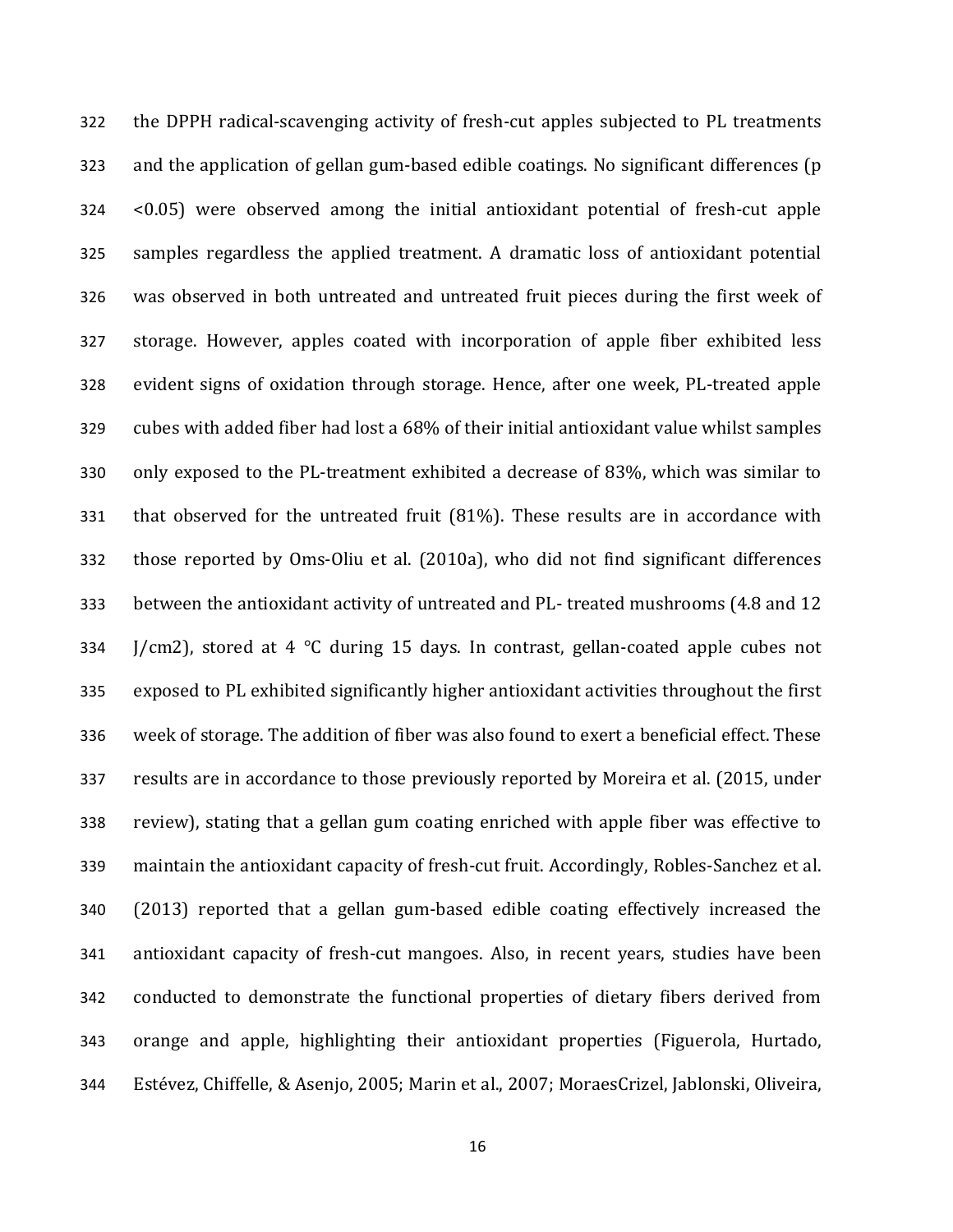345 Rios, & Rech, 2013). Because of this fact, although apple fiber addition did not result 346 into an immediate increase in the antioxidant potential of fresh-cut apples, its 347 incorporation to the edible coatings formulation could be beneficial for the 348 preservation the antioxidant activity potential of the fruit.

349

350 *3.3. Color*

351 Lightness  $(L^*)$  is the most indicative parameter associated with the enzymatic 352 browning of fruit and vegetables. Color parameters,  $L^*$  and hue (h°), of cut apples as 353 affected by gellan gum-coatings and PL treatments are displayed in Table 1. Both 354 untreated and PL-treated fresh-cut pieces exhibited slightly but significantly higher 355 lightness  $(L^*)$  values than gellan gum-coated apple pieces. These differences were 356 transitory and almost disappeared during the subsequent 48 h. From then on,  $357$  differences between  $L^*$  values of gellan gum-coated PL-treated and untreated apple 358 cubes were not observed or were really scarce. Lightness values of apple pieces stored 359 for 14 days were similar to those of the just processed products regardless the applied 360 treatment. Similarly, no significant differences (p <0.05) between the  $h^{\circ}$  values of 361 apple cubes subjected to the different treatments were detected and no major changes 362 could be observed throughout storage ( $p$  <0.05). As all samples were dipped into an 363 antibrowning solution containing ascorbic acid and calcium chloride, it seems that the 364 application of other treatments was compatible with this commercial practice, at least 365 in what pertains to color preservation. On the other hand, no signs of browning were 366 detected after PL application. Gómez et al. (2012a,b) reported that exposure of cut 367 apples to PL increased surface browning throughout storage as compared with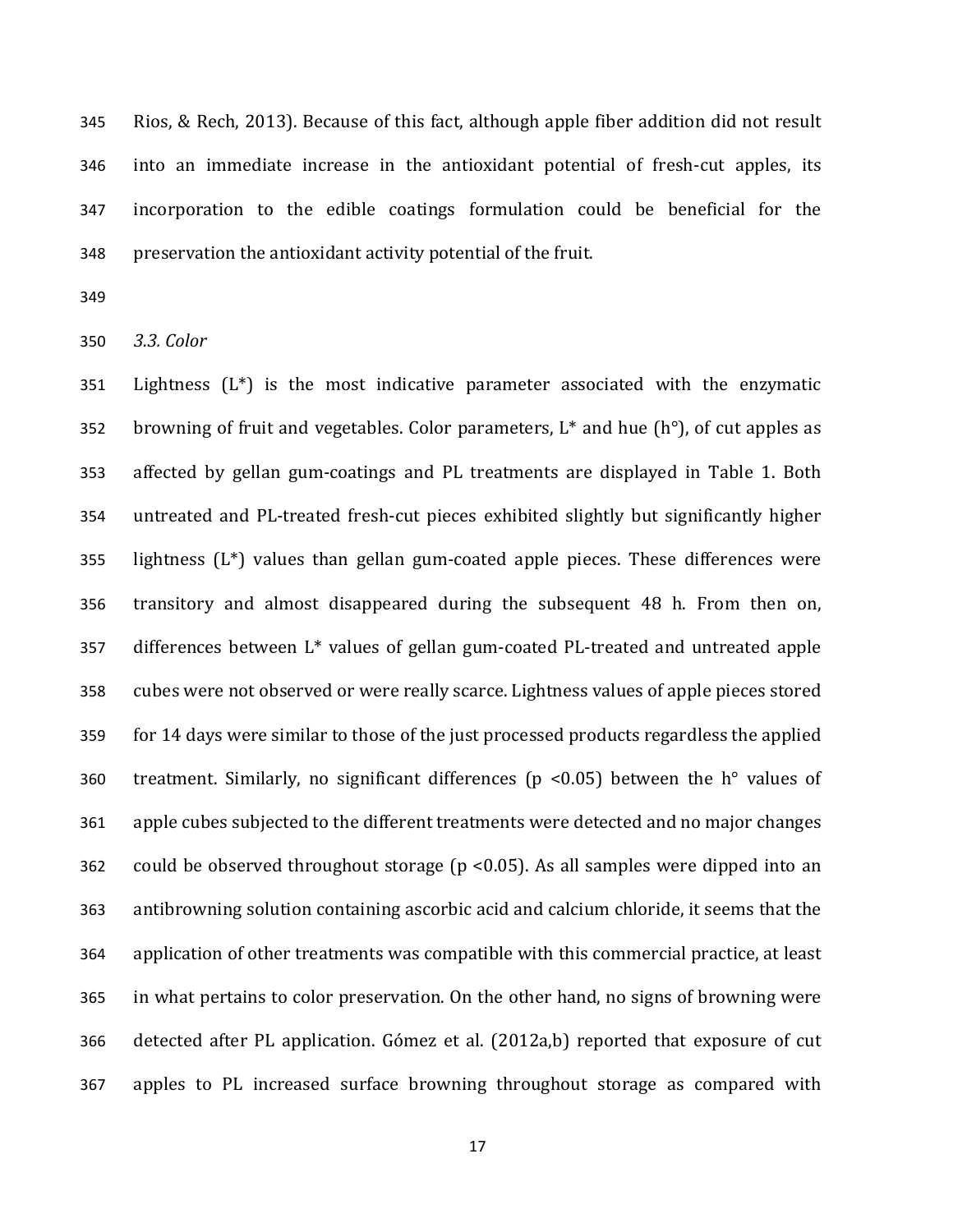368 untreated samples. Our results show that the use of ascorbic acid at 1% before PL 369 application minimized browning through refrigerated storage of apple cubes. This is 370 in agreement with the results published by Gómez-López et al. (2005); and Oms-Oliu 371 et al. (2010c).

372

373 *3.4. Firmness*

374 Figure 3 depicts the changes in firmness of fresh-cut apples as affected by the 375 application of gellan-gum coatings, the incorporation of apple fiber, PL treatments, 376 and storage time.

377 Fruits are likely to soften mainly due to hydrolysis of the pectic acids found in the cell 378 walls, with a consequent loss of fluids (Tapia, Rojas-Graü, Carmona, Rodríguez, Soliva-379 Fortuny, & Martin-Belloso, 2008). The protective effects of calcium chloride 380 treatments against texture loss in fresh-cut apples have been widely reported (Gómez 381 et al., 2012; Lee et al., 2003; Soliva-Fortuny et al., 2001). In the present work, firmness 382 was maintained as a consequence of the applied treatment and along storage 383 regardless of the applied treatment. This fact was as well observed for gellan gum-384 coated apples, where calcium chloride is used as a cross-linking agent of the polymer 385 matrix. This is in line with the results obtained by other researchers, which underline 386 the beneficial effects of calcium salts toward fruit firmness maintenance when these 387 are incorporated into edible coating formulations (Olivas and Barbosa-Cánovas, 2007; 388 Rojas-Graü et al., 2008). No further deleterious or beneficial effects could be 389 attributed to the exposure to PL or to the fiber incorporation to the edible coating 390 formulations.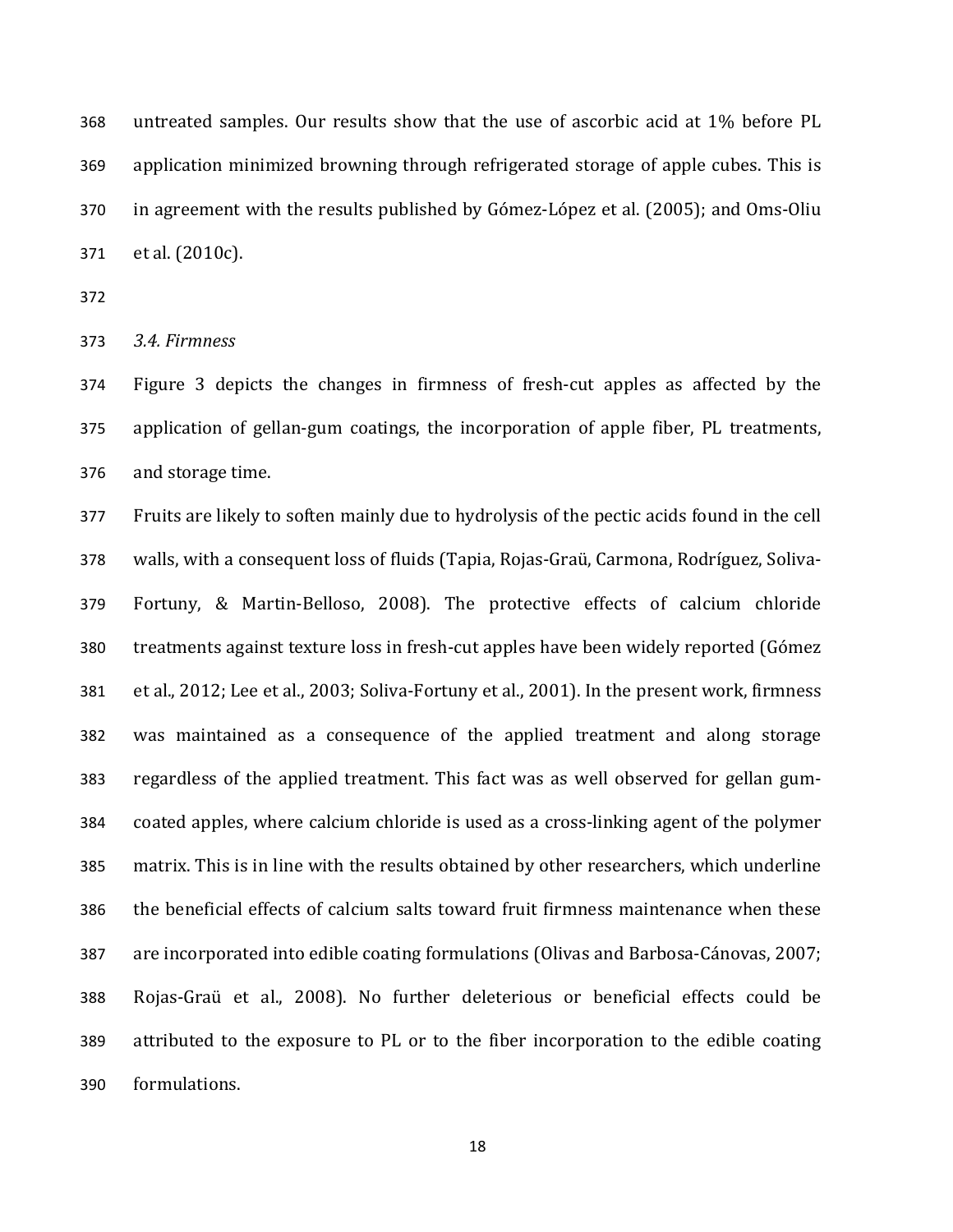392 *3.5. Sensory quality*

393 Figure 4 shows the changes in five relevant sensory attributes of fresh-cut apples as 394 affected by PL treatments, edible coatings and time under refrigerated storage. The 395 taste of PL-treated samples was determined only during the first week of storage due 396 to microbiological criteria. The rest of the tested parameters in all treated samples 397 were always above the rejection limit for up to 14 days. It is important to highlight 398 that the addition of fiber itself did not entail a decrease in the sensory scores. The 399 presence of off-odors limited the overall acceptability of the treated fruits. Thus, the 400 combination of coatings and PL-treatments led to the lowest scores for aroma 401 especially beyond the first storage week. The scores for this attribute fell below the 402 threshold of acceptability beyond the first week of storage (day 10). Gómez-López et 403 al. (2005) reported a distinctive off-odor, described as "plastic", appearing right after 404 the application of PL treatments. However, this immediate effect was not so evident in 405 the current case, probably as a consequence of the differences in color, topography 406 and surface/volume ratio among products.

407

### 408 **4. Conclusions**

409 Pulsed light (PL) is an emerging technology which has considerable potential as an 410 alternative to thermal and chemical methods for rapid and effective inactivation of 411 microorganisms on food surfaces. The application of gellan coatings with PL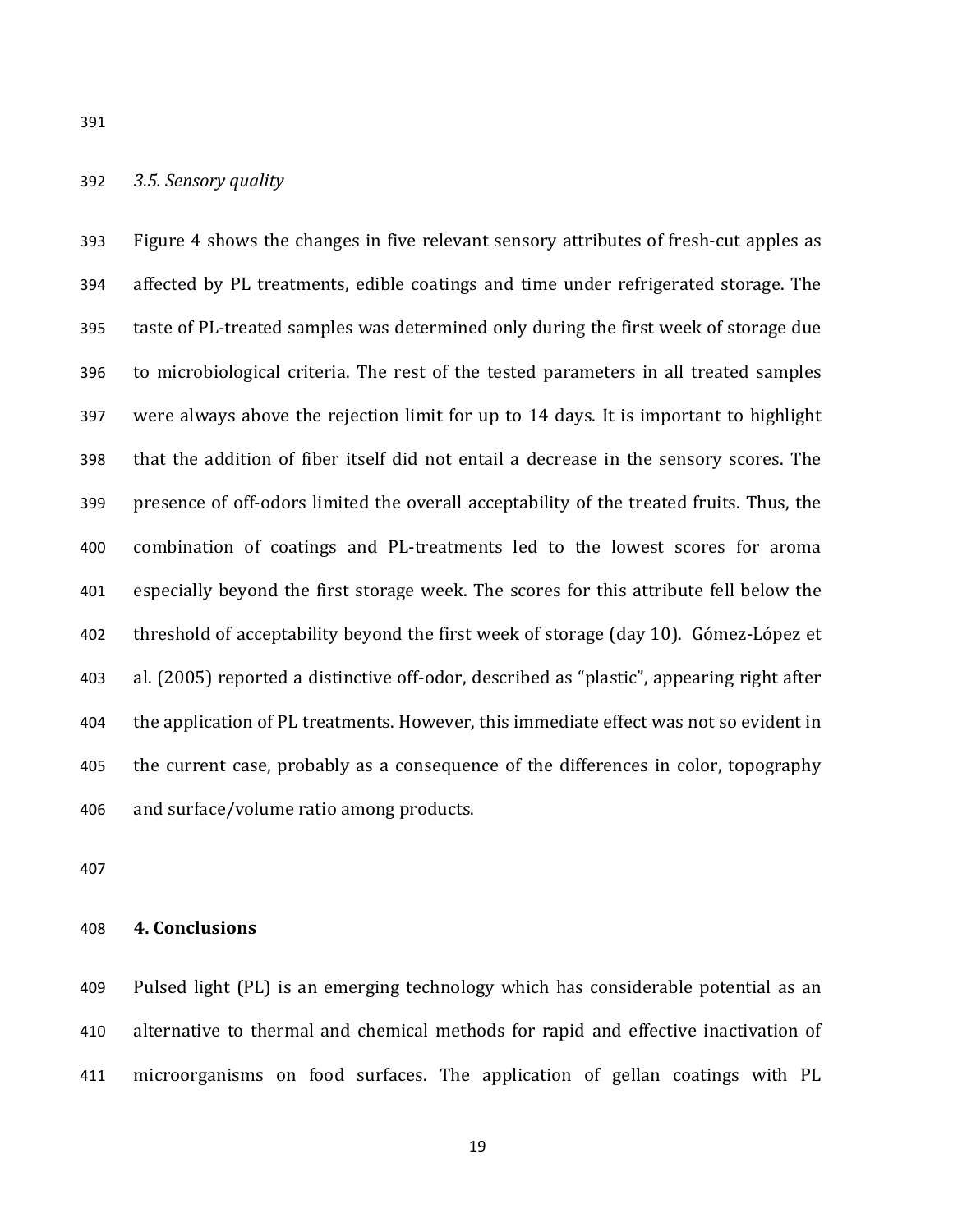412 treatments may be useful to extend the shelf-life of fresh-cut apple. This study 413 provides new data about the effect of these techniques to decontaminate fresh-cut 414 fruits. Indeed, new information on the possible benefits and drawbacks of their 415 combined application are highlighted. In this regard, it is important to point out that 416 the use of edible coatings could act as a limiting factor for the surface decontamination 417 by PL treatments. However, the combination of both treatments has been shown to 418 favor the preservation of the antioxidant value of fresh-cut apples. The application of 419 PL-treatments before the coating formation might avoid this problem. However, it 420 does not allow the application of PL once the product is inside the package. On the 421 other hand, the incorporation of fiber to the coatings was not found to have any 422 negative implication on the quality of fresh-cut apples, thus becoming an interesting 423 alternative for increasing the prebiotic benefits of fresh-cut commodities.

424

### 425 **Acknowledgments**

426 This work was supported by Agencia Nacional de Promoción Científica y Tecnológica 427 (ANPCyT, Argentina) and by Spanish Ministry of Economy and Competitiveness, 428 through the project AGL2010-21572. The ICREA Academia Award to Professor Olga 429 Martín-Belloso is also acknowledged.

430

# 431 **References**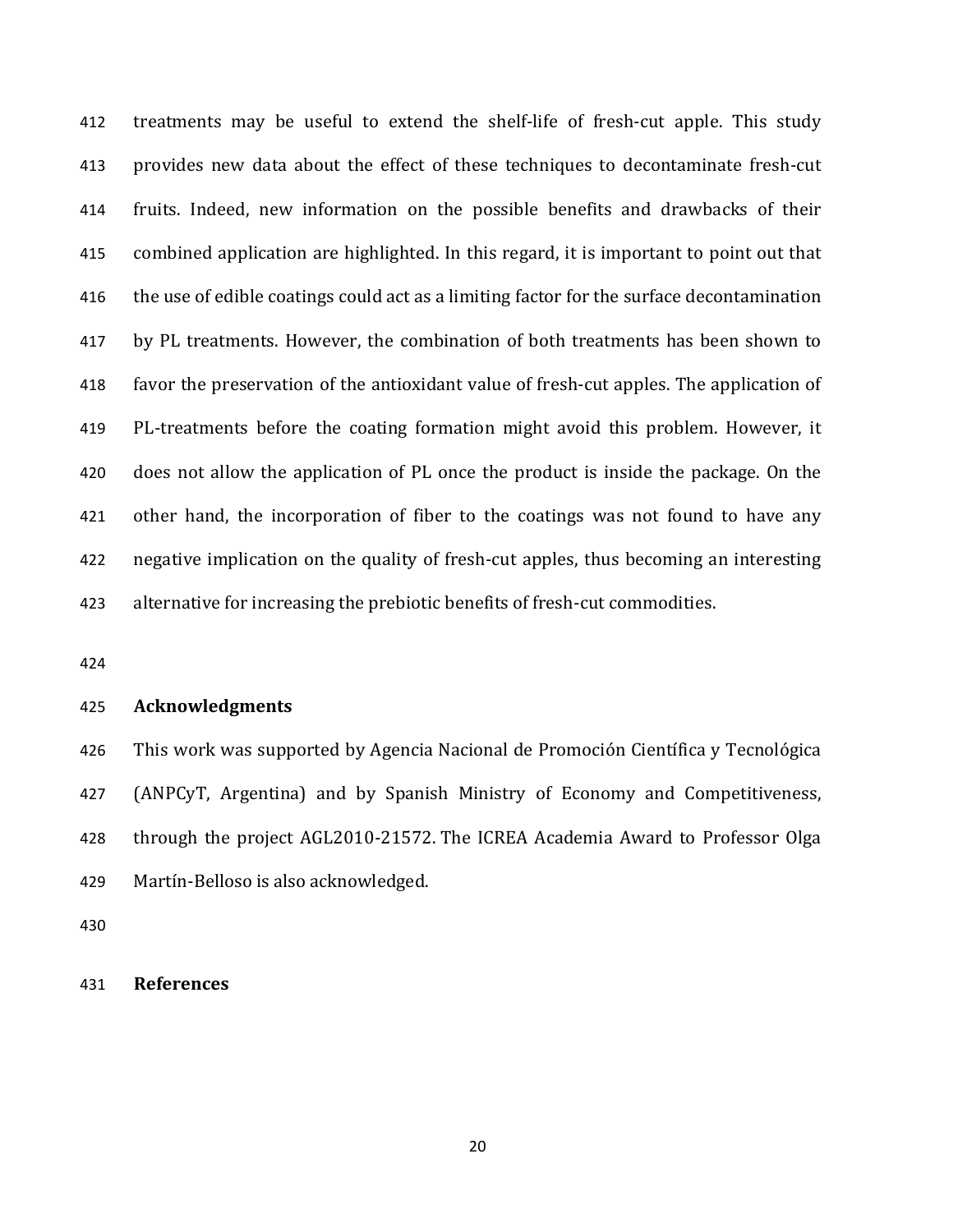| 432 |  | Aguiló-Aguayó, I., Charles, F., Renard, C., Page, D., & Carlin, F. (2013). Pulsed light |  |  |
|-----|--|-----------------------------------------------------------------------------------------|--|--|
| 433 |  | effects on surface decontamination, physical qualities and nutritional                  |  |  |
| 434 |  | composition of tomato fruit. Postharvest Biology and Technology, 86, 29-36.             |  |  |

- 435 Alvarez, V., Ponce, A., & Moreira, M.R. (2013). Antimicrobial efficiency of chitosan 436 coating enriched with bioactive compounds to improve the safety of fresh cut 437 broccoli. *LWT-Food Science and Technology, 50, 78-87.*
- 438 FDA 1996. Code of Federal Regulations. 21CFR179.41.
- 439 Figuerola, F., Hurtado, M., Estévez, A., Chiffelle, I., & Asenjo F. (2005). Fibre 440 concentrates from apple pomace and citrus peel as potential fibre sources for 441 food enrichment. *Food Chemistry, 91, 395–401.*
- 442 Gómez, P., Salvatori, D., García-Loredo, A., & Alzamora, S. (2012a). Pulsed light 443 treatment of cut-apple: dose effect on color, structure and microbiological 444 stability. *Food Bioprocess &Technology, 5*, 2311-2322.
- 445 Gómez, P., García-Loredo, A., Nieto, A., Salvatori, D., Guerrero, S., & Alzamora S. 446 (2012b). Effect of pulsed light combined with an antibrowning pretreatment on 447 quality of fresh-cut apple. *Innovative Food Science & Emerging Technology*, 16, 448 102-112.
- 449 Gómez-López, V., Devlieghere, F., Bonduelle, J., & Debevere, J. (2005) Intense light 450 pulses decontamination of minimally processed vegetables and their shelf-life. 451 **International J** Food Microbiology, 103, 79-89.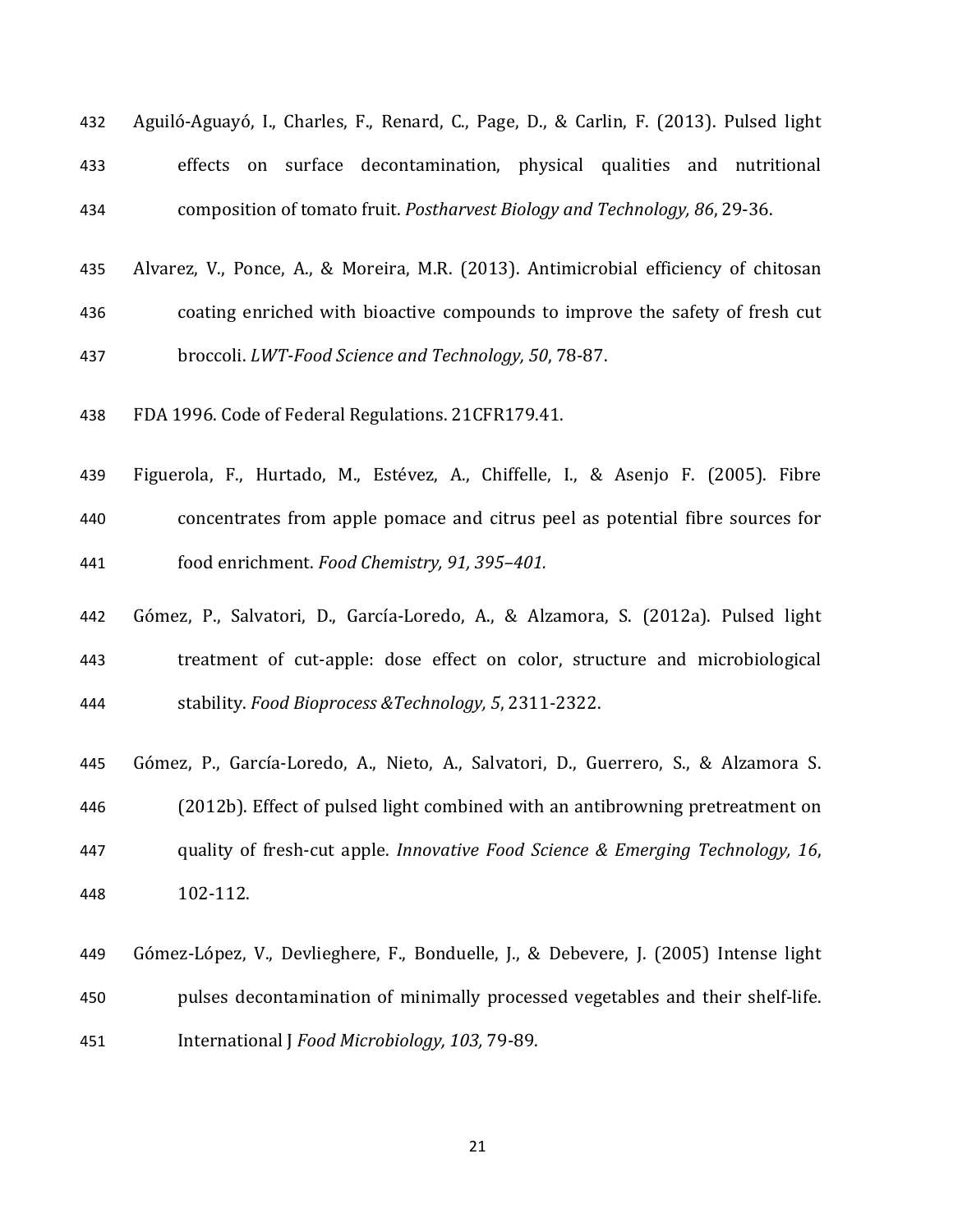| 452 | Gómez-López, V., Ragaert, P., Debevere, J., & Devlieghere, F. (2007). Pulsed light for |
|-----|----------------------------------------------------------------------------------------|
| 453 | food decontamination: a review. Trends in Food Science & Technology, 18, 464-          |
| 454 | 473.                                                                                   |

- 455 Ignat, A., Manzocco, L., Maifreni, M., Bartolomeoli, I., & Nicoli, M. (2014). Surface 456 decontamination of fresh-cut Apple by pulsed light: Effects on structure, colour 457 and sensory properties. *Postharvest Biology & Technology, 91, 122-127.*
- 458 Izquier, A., & Gómez-López, V. (2011). Modelling the pulsed light inactivation of 459 microorganisms naturally occurring on vegetable substrates. *Food Microbiology*, 460 *28*, 1170-1174.
- 461 Luksiene, Z., Buchovec, I., Paskeviciute, E., & Viskelis, P. (2012). High-power pulsed 462 light for microbial decontamination of some fruits and vegetables with different 463 surfaces. Journal of FoodAgricultural and Enviromental, 10, 162-167.
- 464 Marín, F., Soler-Rivas, C., Benavente-Garcíentala, O., Castillo, J., & Pérez-Alvarez, J. 465 (2007). By-products from different citrus processes as a source of customized
- 466 functional fibres. *Food Chemistry*, 100, 736-741.
- 467 Marquenie, D., Michiels, C., Van Imnpe, J., & Nicolai, B. (2003). Pulsed White light in 468 combination with UV-C and heat to reduce storage rot of strawberry. *Postharvest* 469 *Biology &Technology,* 28(3), 455-461.
- 470 MoraesCrizel, T., Jablonski, A., Oliveira, Rios, A., & Rech R. (2013). Dietary fiber orange 471 byproducts as a potential fat replacer. *LWT-Food Science and Technology*, 53, 9-472 14.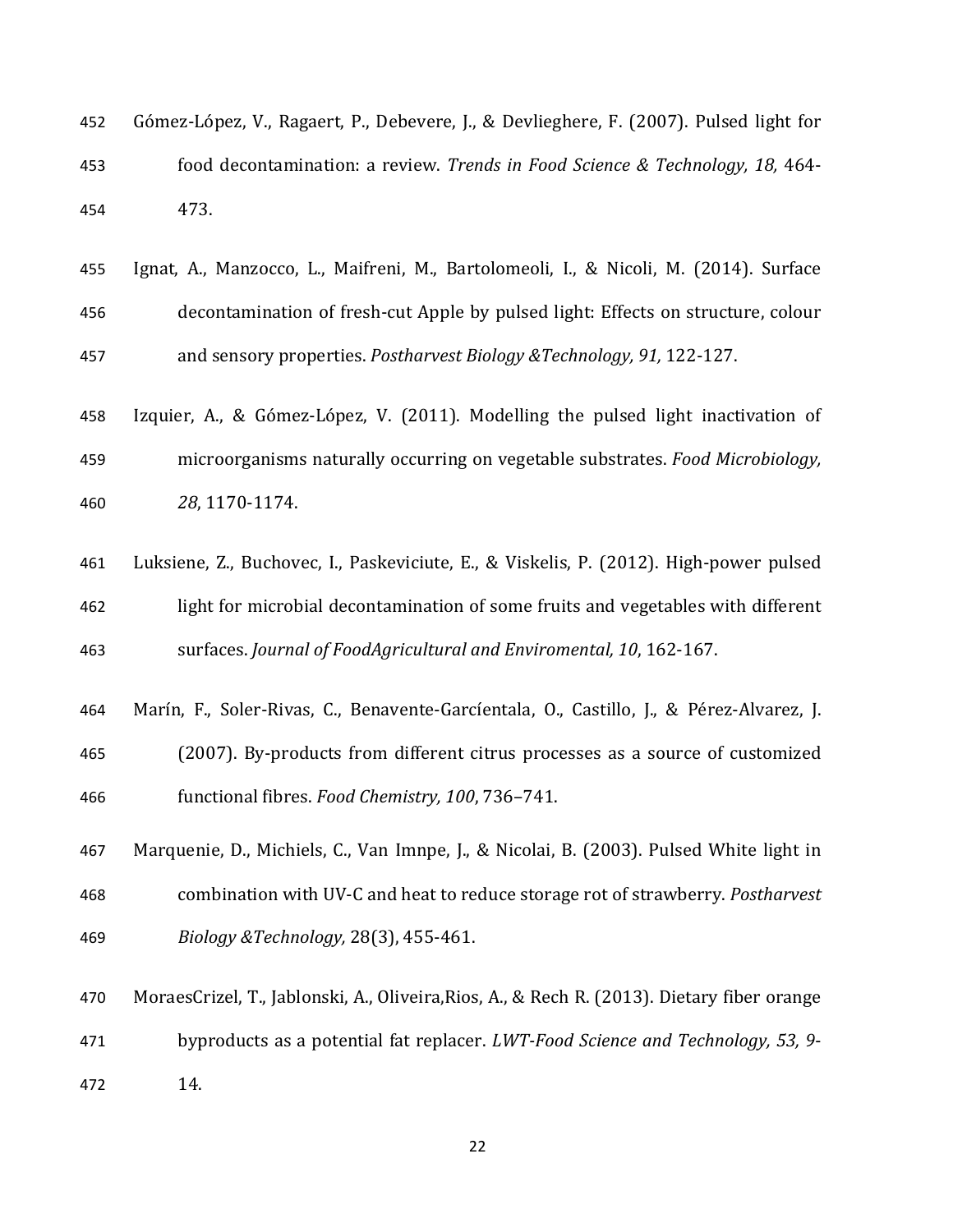| 473 | Moreira, M., Roura, S., & Ponce A. (2011). Effectiveness of Chitosan edible coatings to |
|-----|-----------------------------------------------------------------------------------------|
| 474 | improve microbiological and sensory quality of fresh-cut broccoli. LWT - Food           |
| 475 | Science and Technology, 44(10), 2335-2341.                                              |

- 476 Moreira, M., Martín-Belloso, O., Cassani, L., & Soliva-Fortuny, R. (2015). Using 477 **polysaccharide-based** edible coatings enriched with dietary fiber to enhance 478 quality attributes of fresh-cut apple. *Journal of Food Science & Technology*, in 479 press.
- 480 Olivas, G., Mattinson, D., & Barbosa-Cánovas, G. (2007). Alginate coatings for 481 preservation of minimally processed apple. *Postharvest Biology & Technology*, 482 *45(1),* 89-96.
- 483 Oms-Oliu, G., Soliva-Fortuny, R., & Martín Belloso, O. (2008). Using polysaccharide-484 based edible coatings to enhance quality and antioxidant properties of fresh-cut 485 melon. *LWT- Food Science and Technology, 41*, 1862-1870.
- 486 Oms-Oliu, G., Aguiló-Aguayó, I., Martín-Belloso, O., & Soliva-Fortuny, R. (2010a). 487 Effects of pulsed light treatments on quality and antioxidant properties of fresh-488 cut mushrooms. *Postharvest Biology and Technology, 56, 216-222.*
- 489 Oms-Oliu, G., Martín-Belloso, O., & Soliva-Fortuny, R. (2010b). Pulsed light treatments 490 for food preservation. A review. *Food Bioprocess Technology*, 3, 13-23.
- 491 Oms-Oliu G., Rojas-Graü, A., González, L., Varela, P., Soliva-Fortuny, R., Hernando, M., 492 Pérez Munuera, I., Fiszman, S., Martín-Belloso, O. (2010c). Recent approaches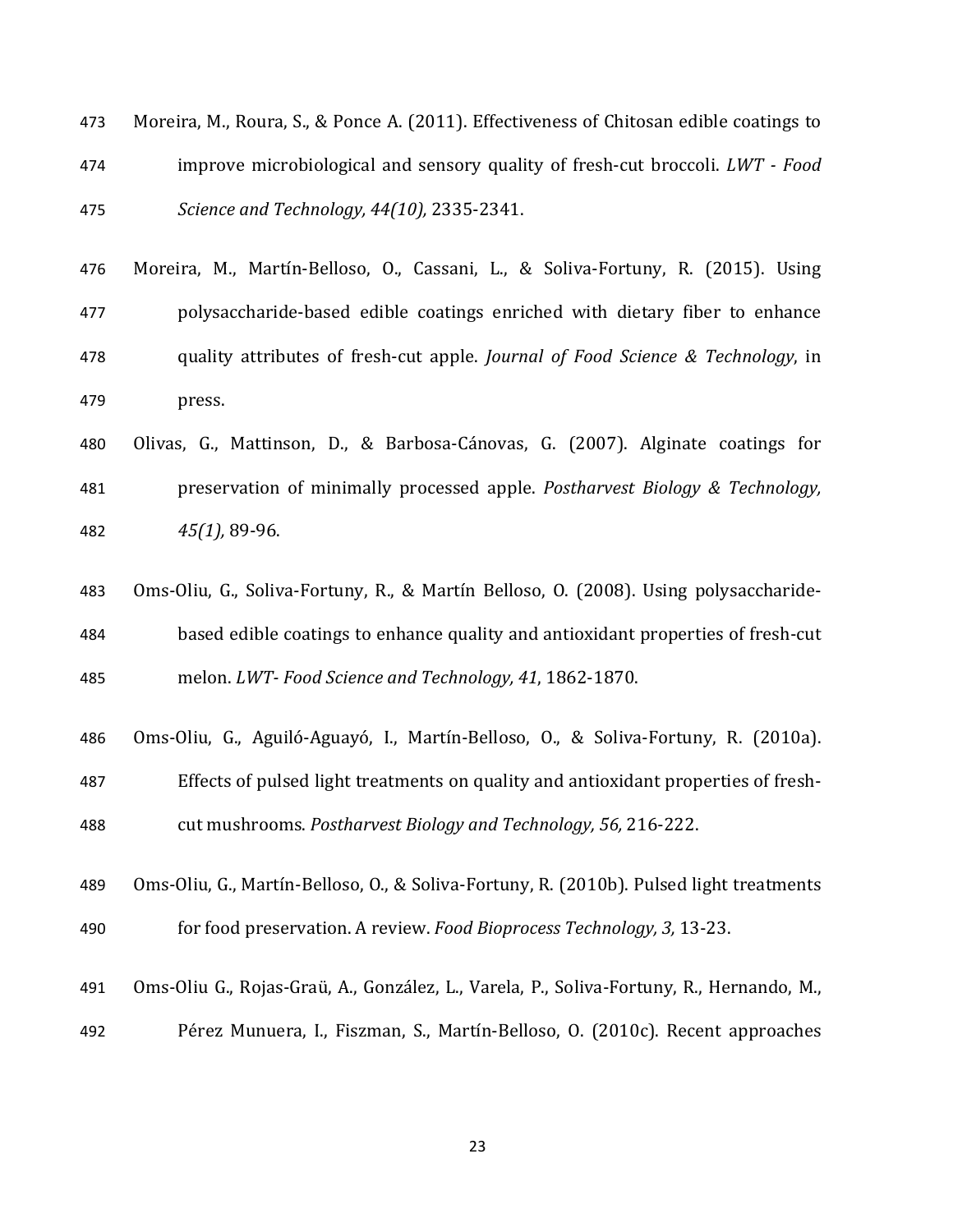- 493 using chemical treatments to preserve quality of fresh-cut fruit: A review. 494 *Postharvest Biology & Technology, 57,* 139-148.
- 495 O'Shea, N, Arendt, E., & Gallagher, E. (2012). Dietary fibre and phytochemical 496 characteristics of fruit and vegetable by-products and their recent applications 497 as novel ingredients in food products. *Innovative Food Science and Emerging* 498 *Technologies,* 16,1-10.
- 499 Pérez-Gago, M., Alonso, M., Mateos, M. & del Rio, M. (2005). Effect of whey protein-and 500 hydroxypropyl methylcellulose-based edible composite coatings on color change 501 of fresh-cut apples. *Postharvest Biology & Technology, 36, 77-85.*
- 502 Ponce, A., Roura, S., & Fritz, R. (2002). Characterization of Native Microbial Population 503 of Swiss Chard (*Beta vulgaris, type cicla*). *Lebensmittel-Wissenschaft uTechnology*, 504 *35,* 331–337.
- 505 Ramos, B., Miller, F., Brandao, T., Teixeira, P., & Silva, C. (2013). Fresh fruits and 506 vegetables- An overview on applied methodologies to improve its quality and 507 safety. *Innovative Food Science and Emerging Technologies, 20, 1-15.*
- 508 Ramos-Villarroel, A., Martín-Belloso, O., & Soliva-Fortuny, R. (2011). Using 509 antibrowning agents to enhance quality and safety of fres-cut avocado treated 510 with intense light pulses. *Journal of Food Science 76(9)*, S528-534.
- 511 Ramos-Villarroel, A., Aron-Maftei, N., Martín-Belloso, O., & Soliva-Fortuny, R. (2014). 512 Bacterial inactivation and quality changes in fresh-cut avocados treated as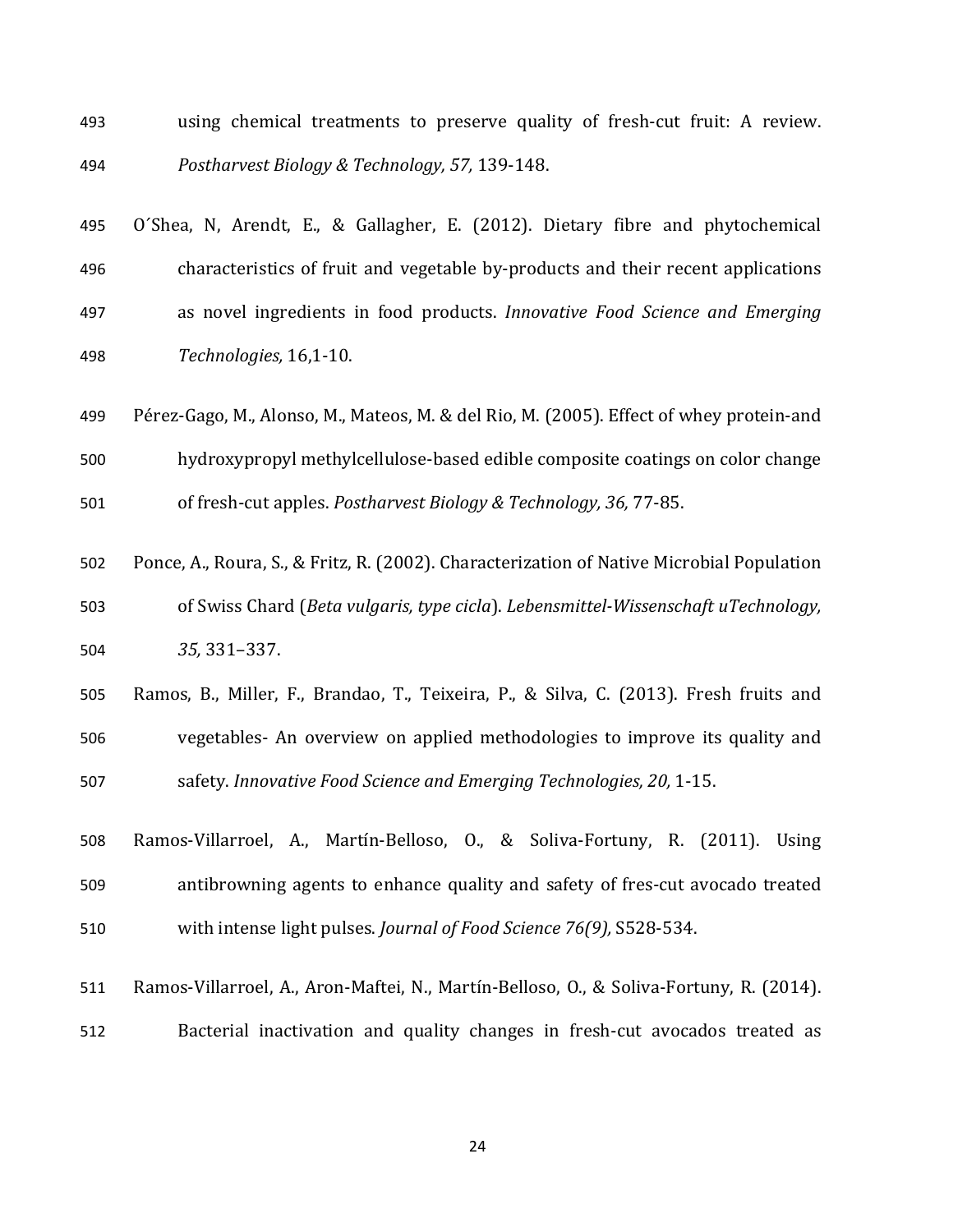- 513 affected by intense light pulses of specific spectra. *International Journal of Food* 514 *Science and Technology, 49*, 128-136.
- 515 Rico, D., Martin-Diana, A., Barat, J., & Barry-Ryan, C. (2007). Extending and measuring 516 the quality of fresh-cut fruit and vegetables: a review. *Trends in Food Science and* 517 *Technology*, 18, 373-386.
- 518 Robles-Sanchez, R., Rojas-Graü, A., Odriozola-Serrano, I., Gónzalez-Aguilar, G., & 519 Martín-Belloso, O. (2013). Influence of alginate-based edible coating as carrier of 520 antibrowning agents on bioactive compounds and antioxidant activity in fresh-521 cut Kent mangoes. *LWT-Food Science and Technology, 50, 240-246.*
- 522 Rojas-Graü, M.A., Tapia, M.S., Rodríguez, F.J., Carmona, A.J., Martín-Belloso, O. (2007) 523 Alginate and gellan-based edible coatings as carriers of antibrowning agents 524 applied on fresh-cut Fuji apples. *Food Hydrocolloids*, 21, 118-127.
- 525 Rojas-Graü, M.A., Tapia, M., & Martín-Belloso, O. (2008). Using polysaccharide-based 526 edible coatings to maintain quality of fresh-cut Fuji apple. *LWT-Food Science and* 527 *Technology, 41,* 139-147.
- 528 Soliva-Fortuny, R., Grigelmo-Miguel, N., Odriozola-Serrano, I., Gorinstein, S., & Martín-529 Belloso, O. (2001). Browning evaluation of ready-to-eat apples as affected by 530 modified atmosphere packaging. *Journal of Agricultural and Food Chemistry*, 531 *49(8)*, 3685-3690.
- 532 Tapia, M., Rojas-Graü, M., Carmona, Rodríguez, J., Soliva-Fortuny, R., & Martin-Belloso, 533 0. (2008) use of Alginate- and gellan-based coatings for improving barrier,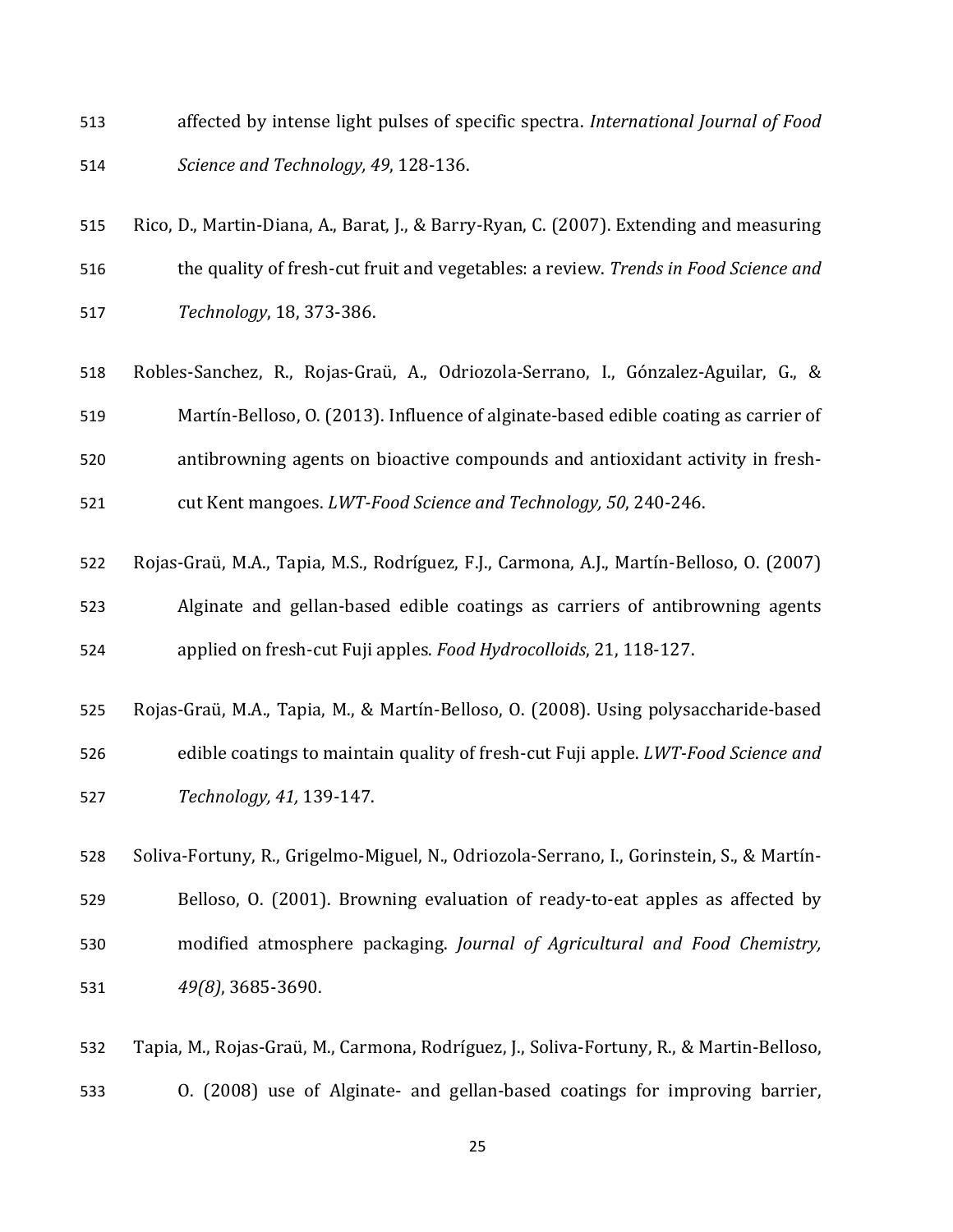- 534 texture and nutritional properties of fresh-cut papaya. *Food Hydrocolloids*, 22, 535 1493-1503.
- 536 Tharanathan, R. (2003). Biodegradable films and composite coatings: past, present
- 537 and future. *Trends in Food Science and Technology*, 14, 71-78.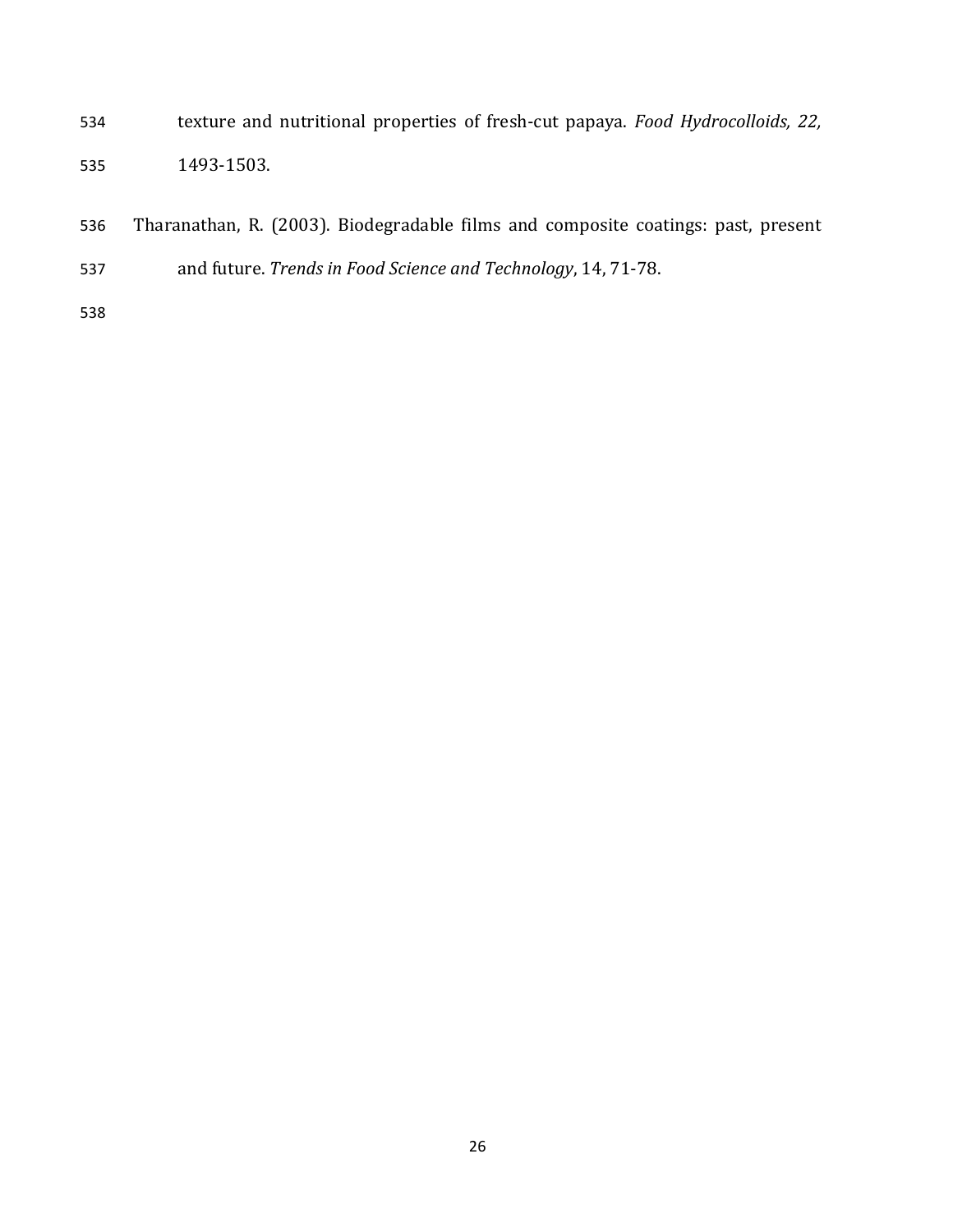539 **Figure Captions**

540

541 **Figure 1.** Changes in the native-occurring microbiota of fresh-cut apples as affected 542 by PL treatments, the application of gellan gum-based edible coatings enriched with 543 apple fiber and storage at  $4^{\circ}C$ : (A) total mesophilic bacteria; (B) psychrophilic 544 bacteria; (C) yeast and molds counts. Bars indicate standard deviations. PL: pulsed 545 light treated G: gellan gum-coated; GF: gellan gum-coated with apple fiber. Results are 546 the mean of two independent experiments counted in duplicate.

547 **Figure 2.** Changes in the DPPH radical-scavenging activity of fresh-cut apples as 548 affected by PL treatments, the application of gellan gum-based edible coatings 549 enriched with apple fiber and storage at 4<sup>o</sup>C. Bars indicate standard deviations. **PL**: 550 pulsed light treated **G**: gellan gum-coated; **GF**: gellan gum-coated with apple fiber. 551 Results are the mean of two independent experiments assayed in triplicate.

552

553 **Figure 3.** Changes in the firmness of fresh-cut apples as affected by PL treatments, the 554 application of gellan gum-based edible coatings enriched with apple fiber and storage 555 at 4<sup>o</sup>C. Bars indicate standard deviations. PL: pulsed light treated G: gellan gum-556 coated; GF: gellan gum-coated with apple fiber. Results are the mean of two 557 independent experiments assayed in triplicate.

558 **Figure 4.** Changes in the sensory scores of fresh-cut apples as affected by PL 559 treatments, the application of gellan gum-based edible coatings enriched with apple 560 fiber and storage at 4<sup>o</sup>C. Bars indicate standard deviations. **PL**: pulsed light treatment;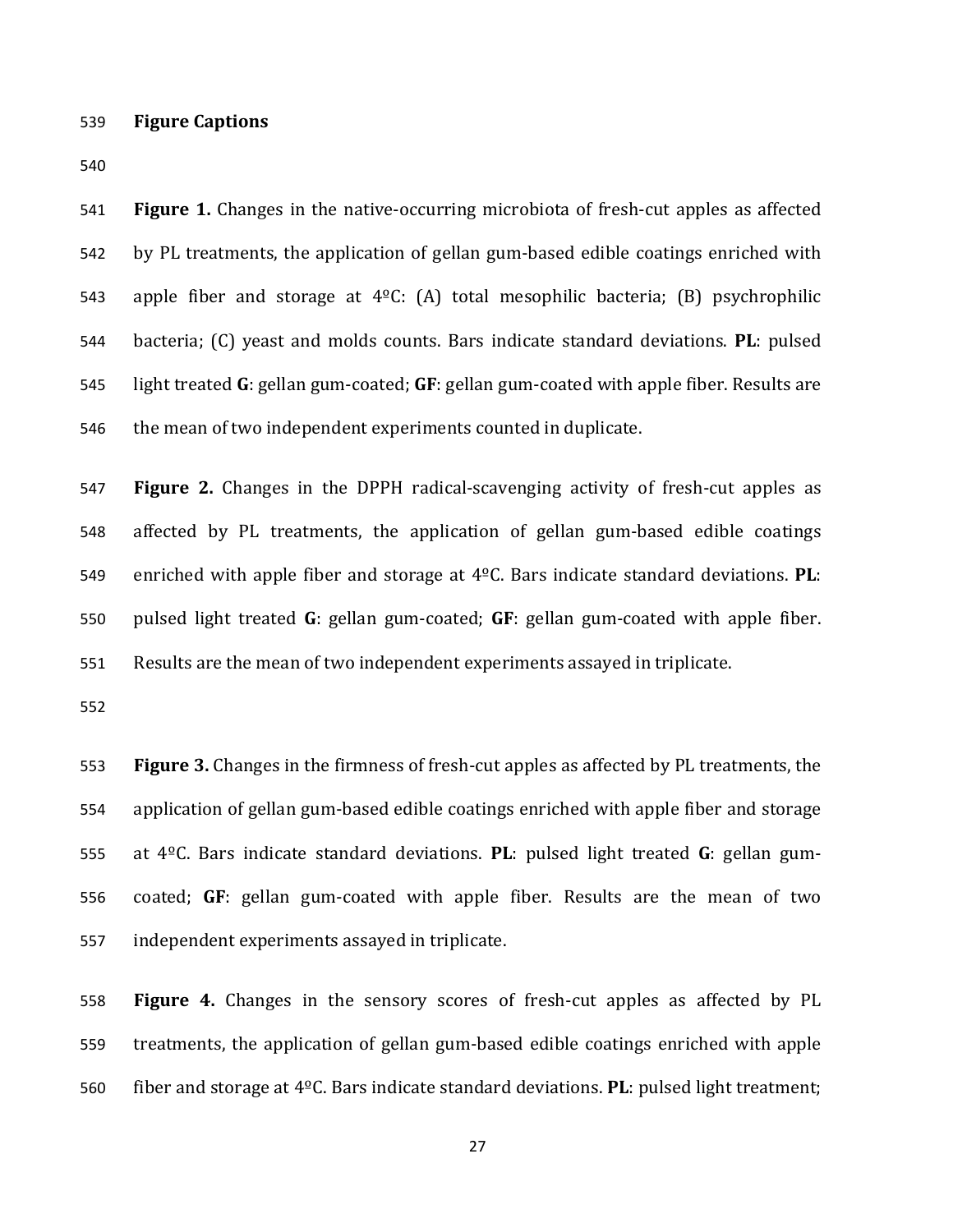- 561 G: gellan gum-coated; GF: gellan gum-coated with apple fiber. Results are the mean of
- 562 two independent experiments assayed in triplicate.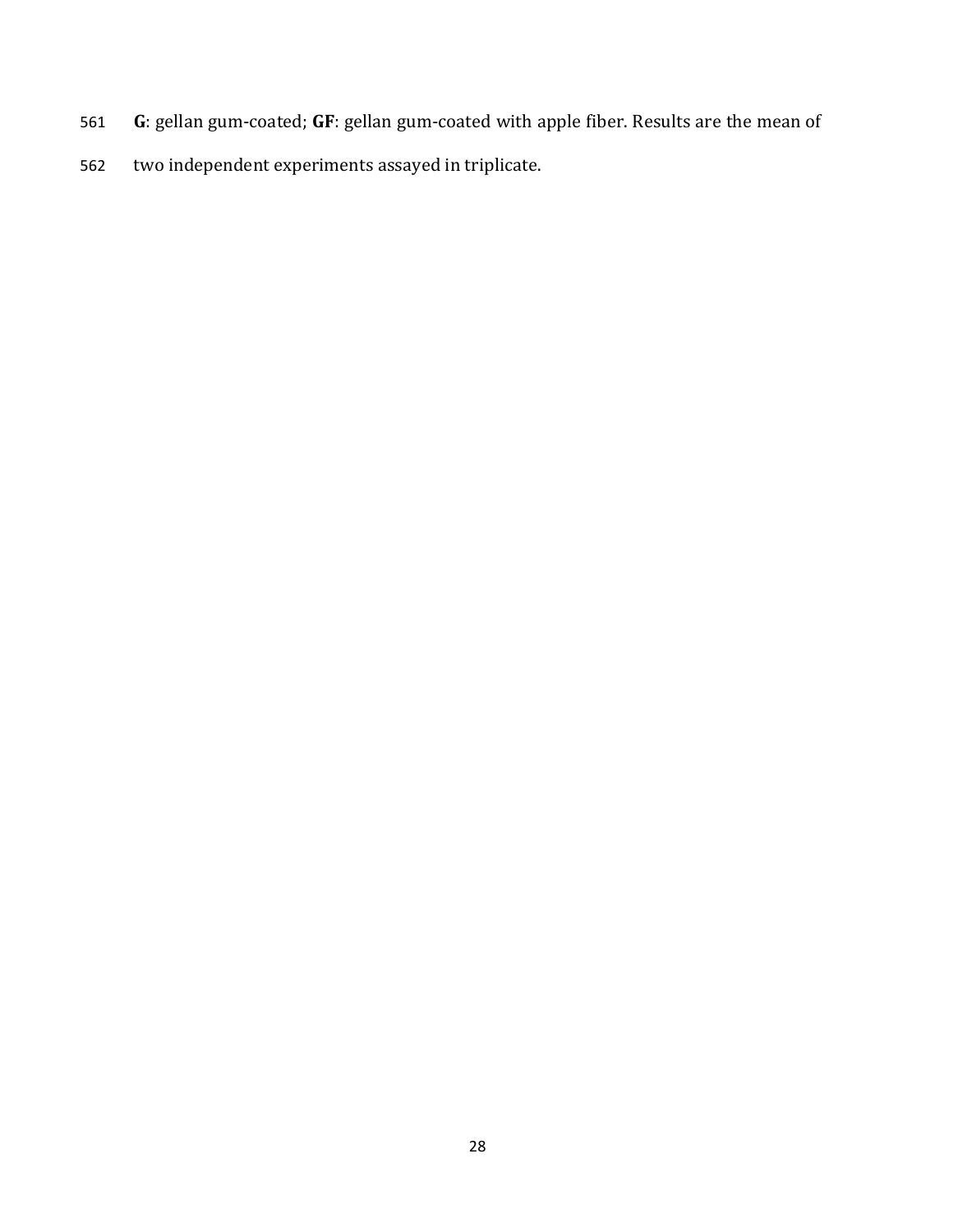# Table 1.

Changes in the color attributes of fresh-cut apples as affected by PL treatments, the application of gellan gum-based edible coatings enriched with apple fiber, and storage at  $4^{\circ}$ C.

| time<br>Storage<br>(days) | $\mathbf{0}$                    | $\overline{2}$       | $\overline{4}$           | 7                              | 10                             | 14                            |
|---------------------------|---------------------------------|----------------------|--------------------------|--------------------------------|--------------------------------|-------------------------------|
| $L^*$                     |                                 |                      |                          |                                |                                |                               |
| Fresh                     | $81.12 \pm 0.46$ aA             | 80.41±0.83abA        | $80.31 \pm 0.78$ aA      | $80.84 \pm 0.34$ <sub>aA</sub> | $81.34 \pm 0.63$ aA            | $81.38 \pm 0.40$ aA           |
| LP                        | 79.70±0.68abA                   | 81.63±0.88aA         | 80.38±0.57 <sup>aA</sup> | 80.47±0.70aA                   | 79.58±0.82aA                   | 79.31±0.44abA                 |
| ${\bf G}$                 | $76.46 \pm 1.04$ <sub>bcA</sub> | 76.93±0.83bA         | $78.01 \pm 0.70$ aA      | 79.89±0.42abA                  | $80.01 \pm 0.74$ <sup>aA</sup> | 78.48±1.20abA                 |
| $G+LP$                    | $75.01\pm0.89$ cB               | $77.17 \pm 0.88$ bAB | $78.38 \pm 0.73$ aAB     | $78.00 \pm 0.69$ bAB           | $79.21 \pm 0.76$ aA            | 76.62±1.26bAB                 |
| GF                        | $75.61 \pm 0.72$ cA             | 76.93±1.39bA         | 78.14±0.87aA             | 79.13±0.66abA                  | 79.38±0.71 <sup>aA</sup>       | $78.24 \pm 1.08$ abA          |
| $GF+LP$                   | 73.07±1.17cB                    | 79.98±1.13abA        | 79.25±0.53 <sup>aA</sup> | 80.26±0.27abA                  | 79.27±0.56 <sup>aA</sup>       | 76.29±1.03bAB                 |
| $h^{\circ}$               |                                 |                      |                          |                                |                                |                               |
| Fresh                     | $104.7 \pm 0.9$ aA              | $103.4 \pm 0.6$ aAB  | $103.2 \pm 0.5$ abAB     | $103.9 \pm 0.4$ abAB           | $102.3 \pm 0.5$ aAB            | $101.0 \pm 0.5$ abB           |
| LP                        | $104.3 \pm 0.7$ aA              | $103.5 \pm 0.4$ aA   | $105.3 \pm 1.1$ abA      | $105.4 \pm 0.6$ abA            | $100.6 \pm 0.5$ <sup>aB</sup>  | 99.0±0.6bcB                   |
| $\mathsf G$               | $103.2 \pm 0.6$ aAB             | $103.1 \pm 0.8$ aAB  | $104.3 \pm 0.4$ abA      | $104.5 \pm 0.7$ abA            | $102.8 \pm 0.8$ aAB            | $99.7 \pm 0.9$ <sub>bcB</sub> |
| $G+LP$                    | $105.5 \pm 1.3$ aA              | $103.3 \pm 1.0$ aA   | $105.6 \pm 0.7$ aA       | $106.2 \pm 0.6$ aA             | $103.8 + 0.8$ aA               | $103.0 \pm 0.6$ aA            |
| GF                        | $104.6 \pm 0.6$ aA              | $100.9 \pm 0.6$ aBC  | $104.4 \pm 0.8$ abA      | $103.2 \pm 0.5^{bAB}$          | $100.4 \pm 0.7$ aBC            | $98.2 \pm 0.6$ cC             |
| $GF+LP$                   | $102.8 \pm 0.7$ aAB             | $101.3 \pm 0.6$ aAB  | $102.6 \pm 0.7$ bAB      | $103.2 \pm 0.8$ bA             | $100.4 \pm 0.5$ <sub>aBC</sub> | $98.2 \pm 0.6$ cC             |

Data is shown as means  $\pm$  standard deviations. Mean values with different lower case letters in the same column indicate significant differences  $(p<0.05)$  between treatments. Mean values with different capital letters in the same row indicate significant differences (p<0.05) with respect to storage time. LP: light pulses treatment; G: gellan edible coating; GF: gellan edible coating with apple fiber.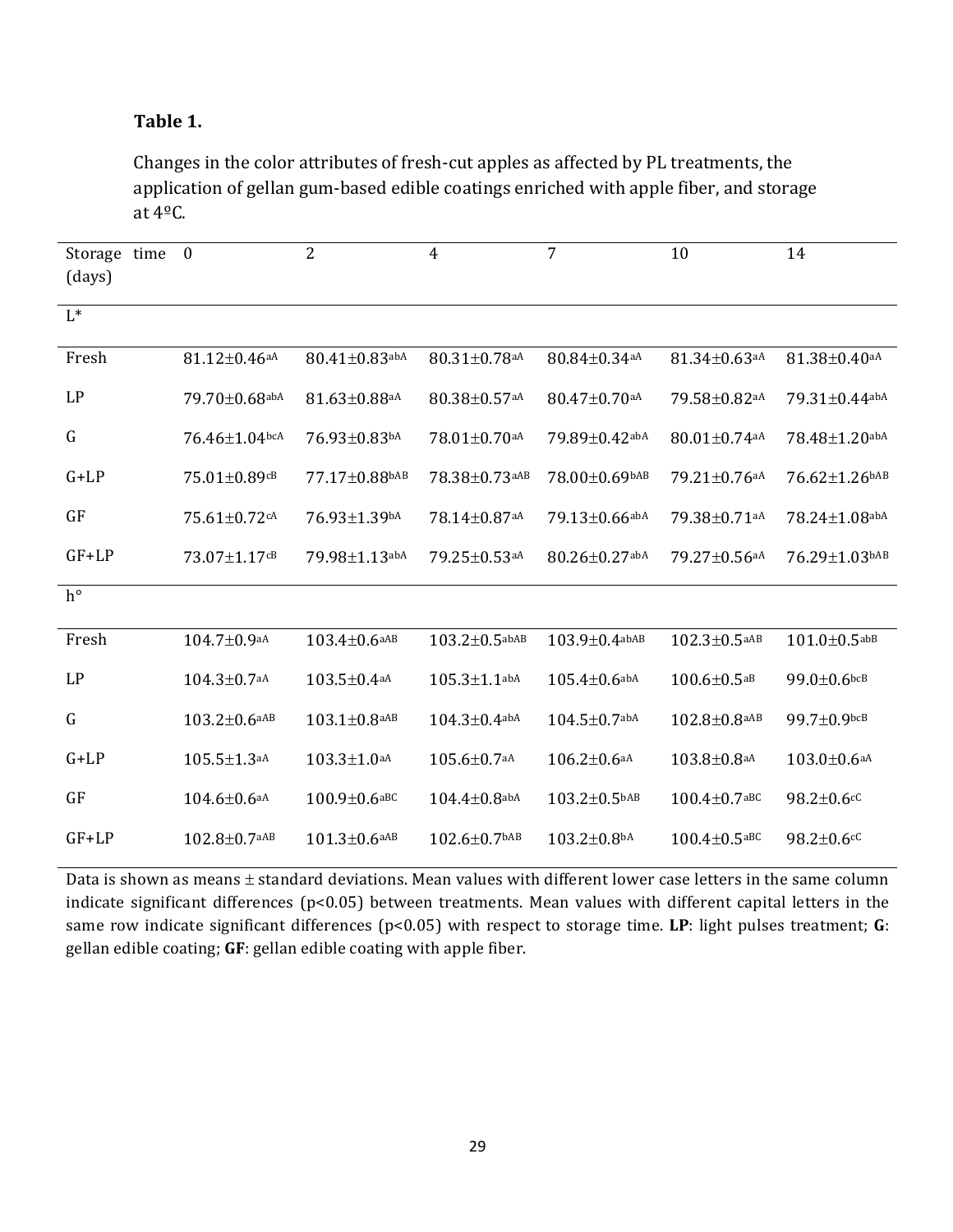

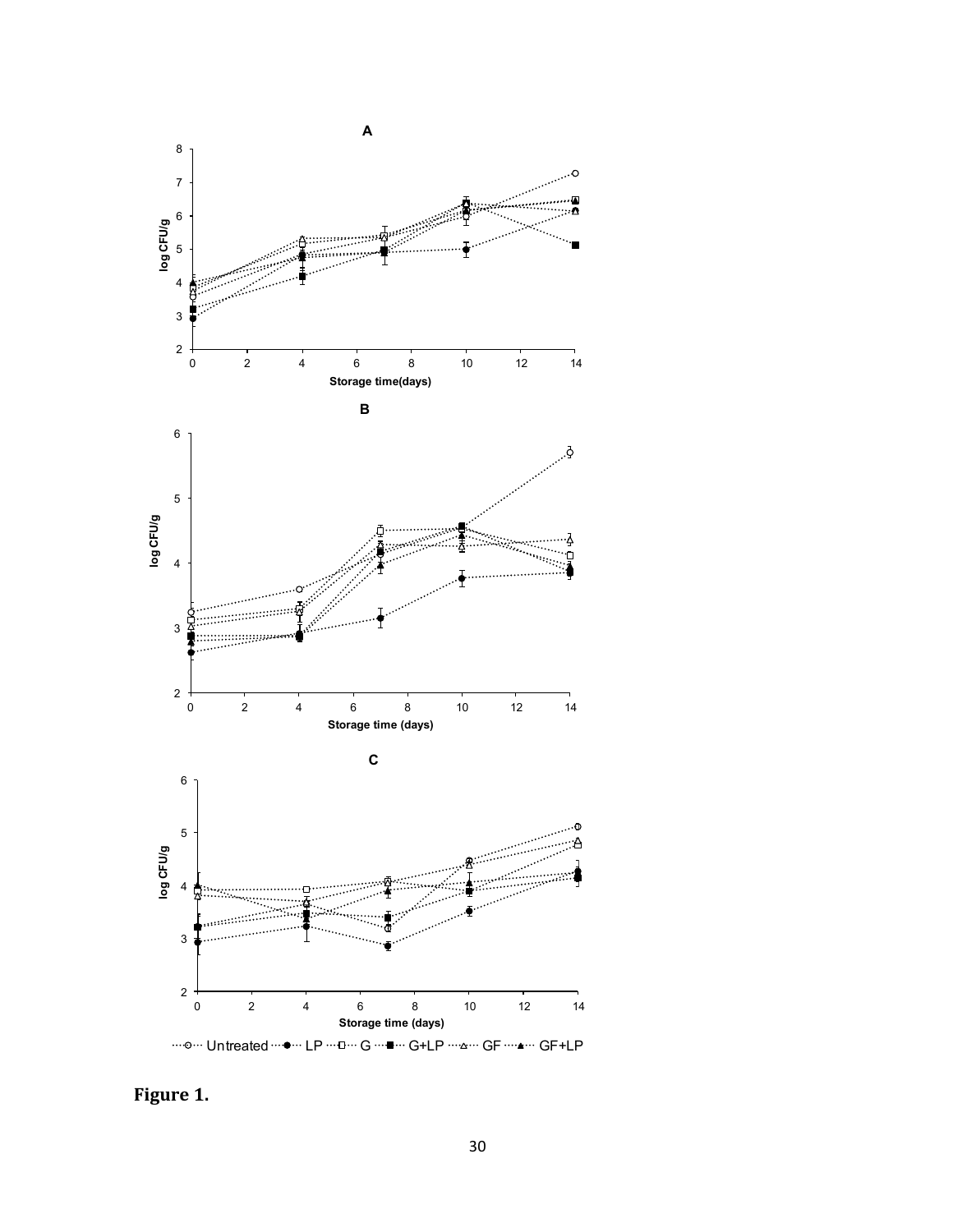

Figure 2.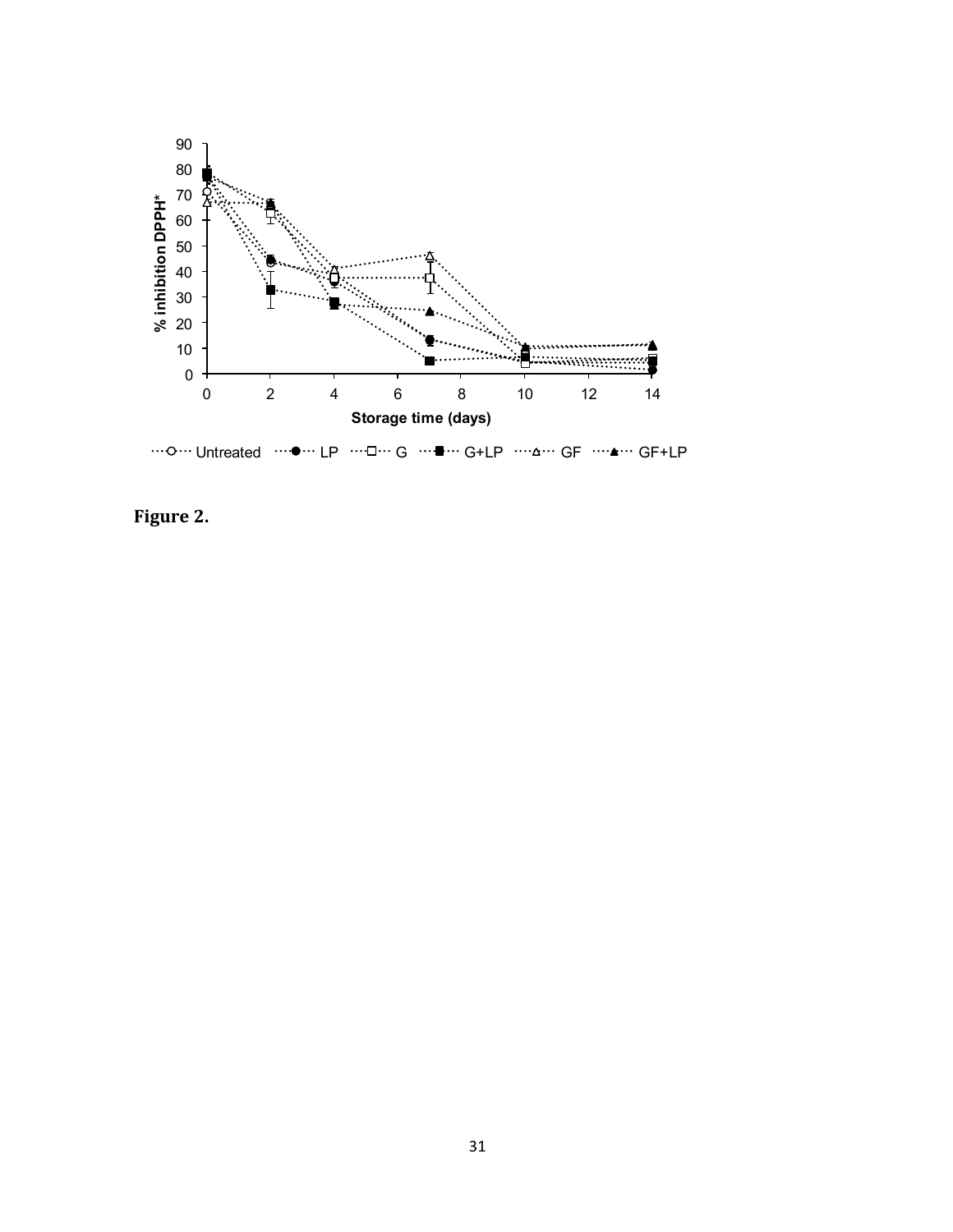

Figure 3.